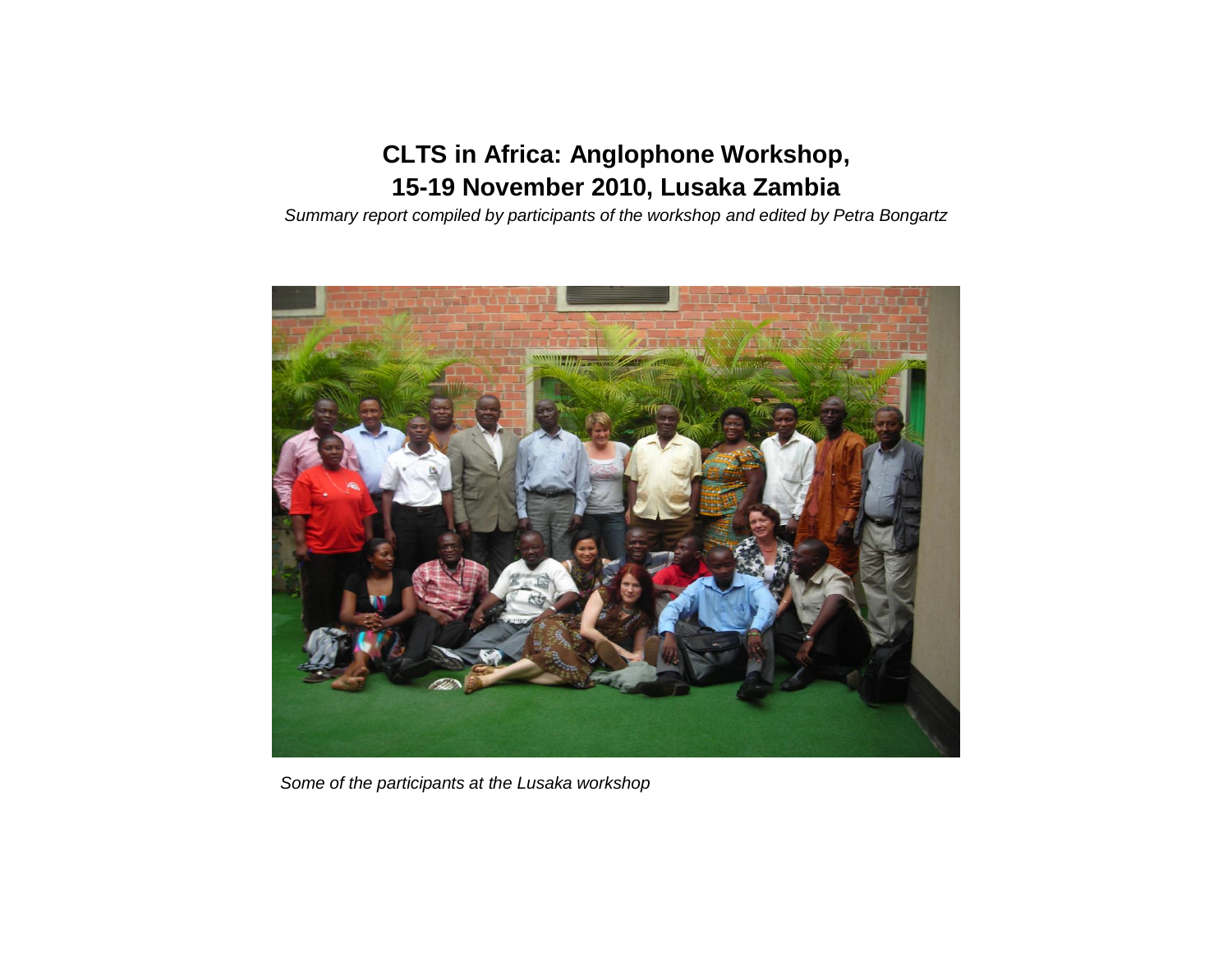#### **CONTENTS**

- 1. Country Overview Presentations
- 2. Discussion of Key Topics:
	- Verification
	- ICT/CLTS/M & E
	- Re-triggering/Re-engineering
	- Schools and Children
- 3. Urban CLTS
- 4. Field Visits
- 5. World Toilet Day
- 6. Lusaka Declaration
- 7. Sharing of Good Practice
- 8. Launch of PLA Notes 61: Tales of Shit: CLTS in Africa
- 9. Plans for AfricaSan
- 10. Action Plans and Commitments
- 11. List of participants

**Additional workshop documentation and information (blogs, photos, background information etc) is available online**

<http://www.communityledtotalsanitation.org/resource/africa-regional-clts-sharing-and-learning-workshop-zambia>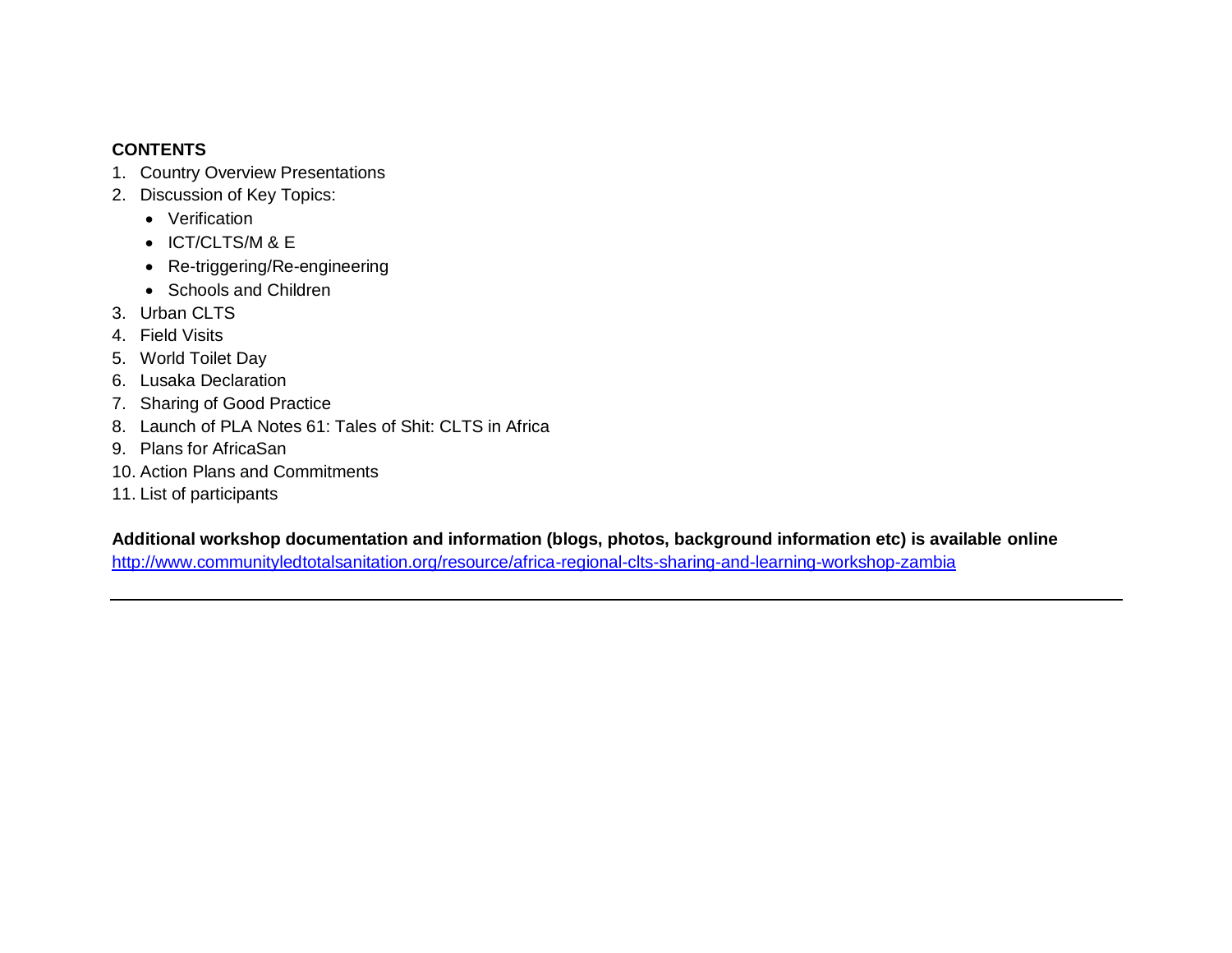#### **1. Country Overview Presentations**

*Some presentations are also available in powerpoint format here <http://www.communityledtotalsanitation.org/resource/africa-regional-clts-sharing-and-learning-workshop-zambia>*

| <b>Zambia (Govt &amp; UNICEF)</b> |                                                                                                              |
|-----------------------------------|--------------------------------------------------------------------------------------------------------------|
| Timeline                          | Began 2007                                                                                                   |
|                                   | Chief Macha declared ODF Choma chiefdom ODF in 2008 103 villages.                                            |
|                                   | Whole district in 2010                                                                                       |
|                                   | 2009 scaling up plan $-18$ provinces                                                                         |
|                                   | Key players - govt, UNICEF & partners                                                                        |
|                                   | 286 chiefs strong role & councillors – legal enforcement. 60 court cases to enforce                          |
| Achievements                      | Chief Macha - AfricaSan award                                                                                |
|                                   | CLTS in National strategy and in plan                                                                        |
|                                   | 1,146 villages triggered                                                                                     |
|                                   | 751 ODF in 18 districts                                                                                      |
|                                   | Trainings - 43 trainers                                                                                      |
|                                   | Urban CLTS begun in 2008 – unique challenges. Big improvements but none yet ODF.                             |
| Challenges                        | Leadership deficiency – need more chiefs like Macha and also at civic, professional and institutional levels |
|                                   | Lack of champion facilitators                                                                                |
|                                   | Taboos and mindset esp in 7.5M rural pop. - don't want to talk about shit.                                   |
|                                   | Financial and logistical support - calculations suggest \$2 per latrine.                                     |
|                                   | Floods and poor soils in some areas.                                                                         |
| <b>Addressing Challenges</b>      | Leadership training eg with chiefs                                                                           |
|                                   | Eg 'Chiefs Act' clearly states responsibility, likewise councillors have legal responsibility.               |
|                                   | Facilitators – developed CLTS skills manual – helps to build confidence                                      |
|                                   | Chief Macha and other chiefs Tours for peer to peer influence. Likewise for taboos                           |
|                                   | Funding from Govt - have paid for several trainings. Plus NGOs, local donors eg headman Kampundu - in        |
|                                   | the Copper Belt - made slabs for all the villagers.                                                          |
|                                   | Basket lining for soft soils.                                                                                |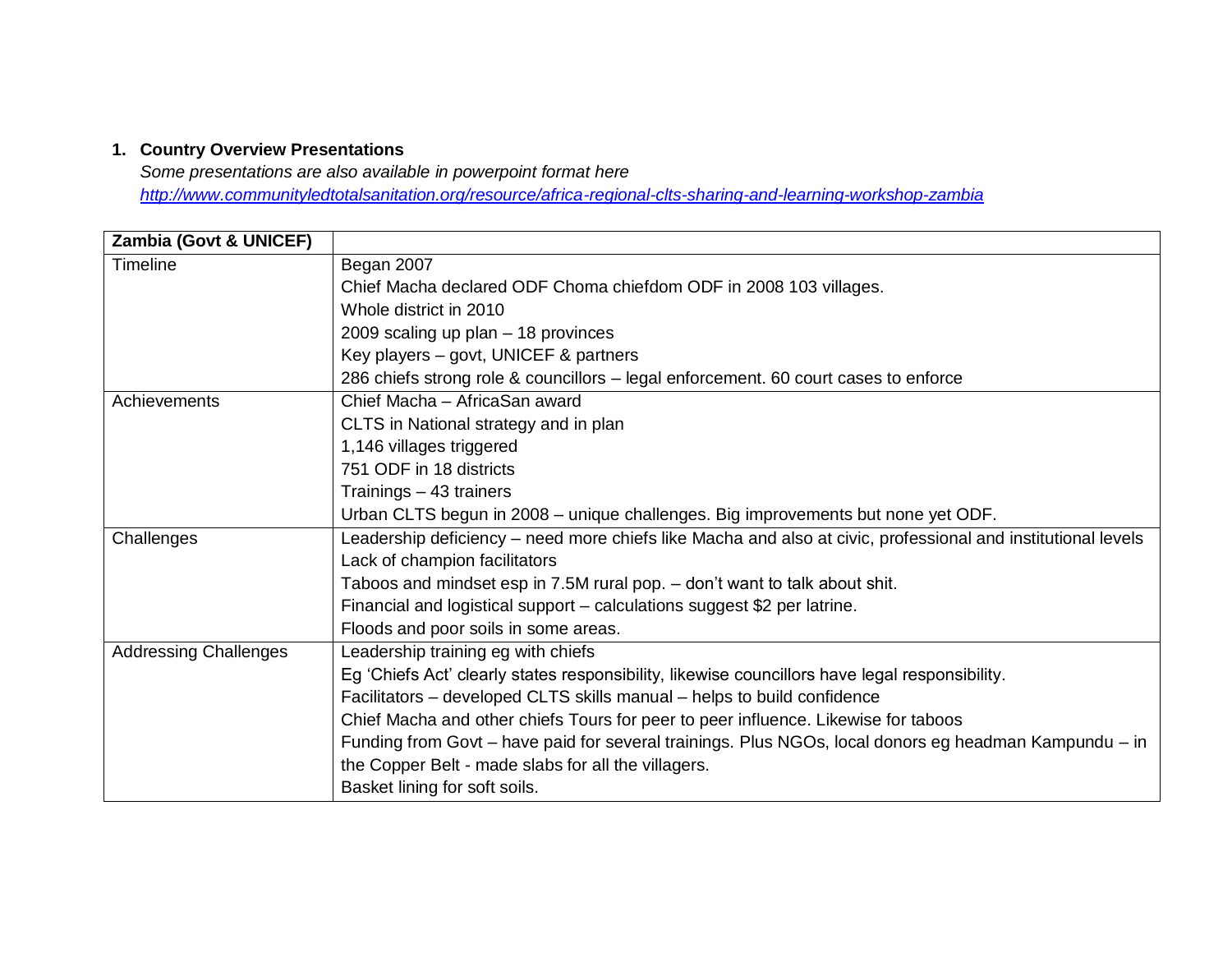|               | DWASH and WASHE approaches are still there, plus PHAST. CLTS has picked some of the best aspects.<br>Built on what is already there. |
|---------------|--------------------------------------------------------------------------------------------------------------------------------------|
| Documentation | Facilitation skills manual has 4 modules: CLTS, SLTS, legal enforcement (especially for urban), data                                 |
|               | management.                                                                                                                          |
|               | ToRs for national CLTS evaluation developed – not yet begun.                                                                         |

| Zambia (Plan)   |                                                                          |
|-----------------|--------------------------------------------------------------------------|
| <b>Timeline</b> |                                                                          |
| Achievements    | CLTS in 4 districts                                                      |
|                 | Chadiza district-triggered 70 villages, with 25 ODF.                     |
|                 | Have seen health impact on diarrhoea through monitoring in local clinics |
| Challenges      | seasonality, can't trigger during rains.                                 |
|                 | Collapsing latrines/loose soils.                                         |
|                 | Resistance from pig owners                                               |
|                 | Facilitators want payment                                                |

| <b>Zimbabwe</b> |                                                                                                                 |
|-----------------|-----------------------------------------------------------------------------------------------------------------|
| <b>Timeline</b> | July 2008 - 3 trained in Zambia                                                                                 |
|                 | Resurrected W&S district subcommittees to train CLTS Facilitators                                               |
|                 | Presentations at various levels                                                                                 |
|                 | Nov 2008 – national coordination unit (NCU) advised Plan to stop piloting unapproved CLTs activities            |
|                 | Now allowed to pilot in 4 districts, but not national activity. Only Plan is player so far, with District level |
|                 | actors.                                                                                                         |
| Achievements    | Triggered 240 villages with 125 ODF (52%).                                                                      |
|                 | Plan is on national task force for H & S policy. CLTS likely to be incorporated but under new name – CLIS       |
|                 | $=$ incremental sanitation.                                                                                     |
|                 | Shot a film on CLTS.                                                                                            |
|                 | Most partners now realise OD is the problem. Held national Zero OD workshop in                                  |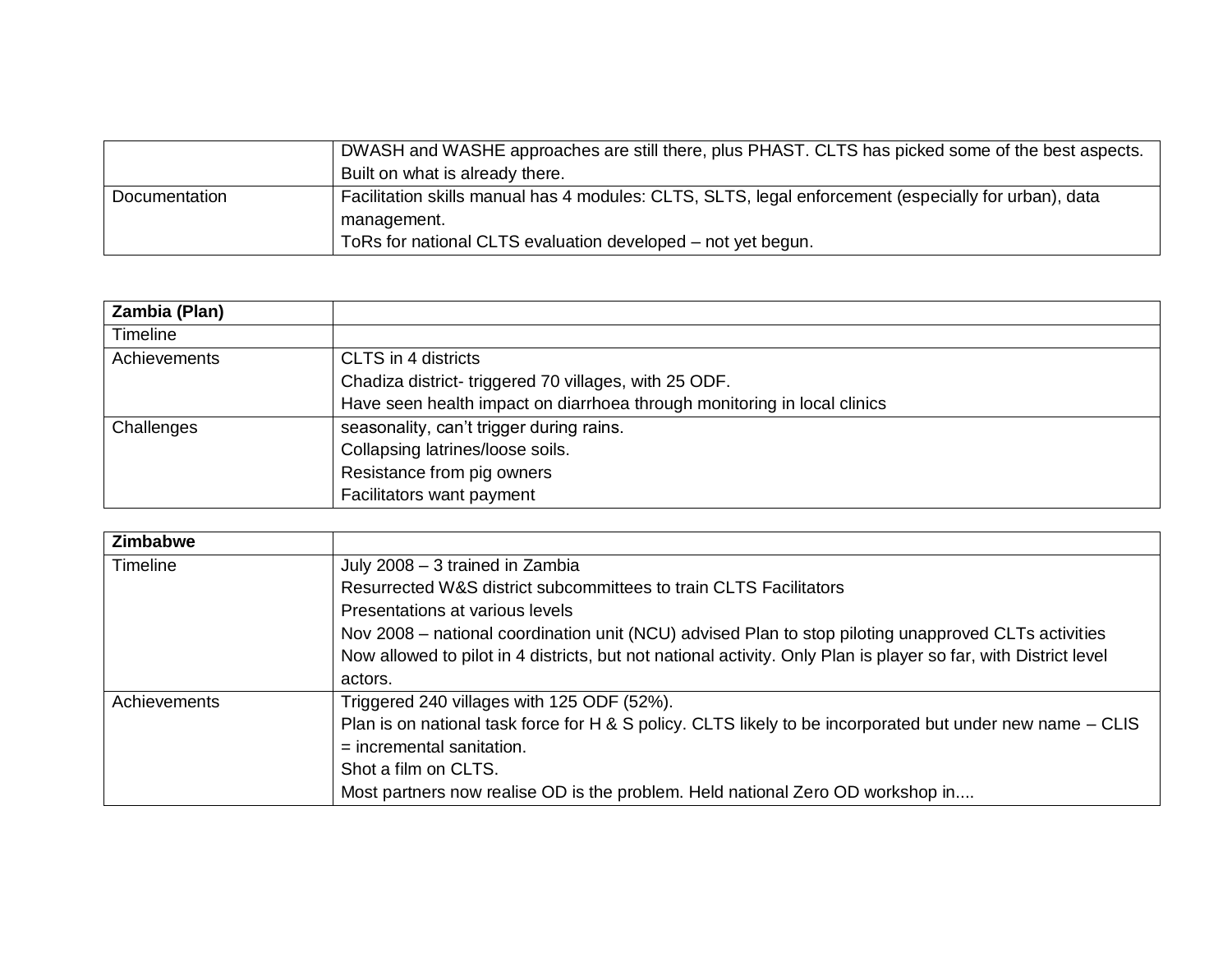|                              | Successful incorporation of residents association and informal traders association (urban centre)       |
|------------------------------|---------------------------------------------------------------------------------------------------------|
|                              | Mutoko council chairperson and CEO now active CLTS practitioners                                        |
| Challenges                   | Number of follow ups outstanding                                                                        |
|                              | Policy issues non-existent, many partners running subsidy driven programmes.                            |
|                              | Many officials still doubt the process-especially technocrats                                           |
|                              | Brain drain of trained facilitators                                                                     |
|                              | Resource mobilisation / allowances for facilitators – need to be paid when start triggering.            |
|                              | Restriction on use of natural resources. Eg trees                                                       |
|                              | Power cuts lead to water cuts, leads to increased OD.                                                   |
|                              | Permanent 'emergency' situation in country – lots of subsidised programmes, weak coordination. "Pouring |
|                              | in resources before demand is created."                                                                 |
| <b>Addressing Challenges</b> | Evidence based advocacy                                                                                 |
|                              | Payment of facilitators allowances                                                                      |
|                              | Incorporation of many depts. Into the DWSSC.                                                            |
| Documentation                | Cranfield MSc student has written study on this - do not yet have report.                               |

| Uganda          |                                                                                                       |
|-----------------|-------------------------------------------------------------------------------------------------------|
| <b>Timeline</b> | Introduced in 2007 by Plan via regional worksop with KK in Tanzania - 2008 National ToT - training by |
|                 | Philip Otieno from Plan Kenya.                                                                        |
|                 | Key players – local govts, MWE, MoH, WSP, Plan, WSP, Netwas, Oxfam, WaterAid etc                      |
| Achievements    | National pool of 60 trainers, 230 facilitators                                                        |
|                 | 252 villages triggered, 64 ODF.                                                                       |
|                 | CLTS recognised in national development plan.                                                         |
|                 | Improved hygiene & sanitation promotion strategy                                                      |
|                 | Benchmarking for sanitation – national plan.                                                          |
| Challenges      | CLTS not yet institutionalised, and PHAST is - and other approaches                                   |
|                 | Central information management - database system still poor                                           |
|                 | Going to scale with quality                                                                           |
|                 | Lack of champion facilitators                                                                         |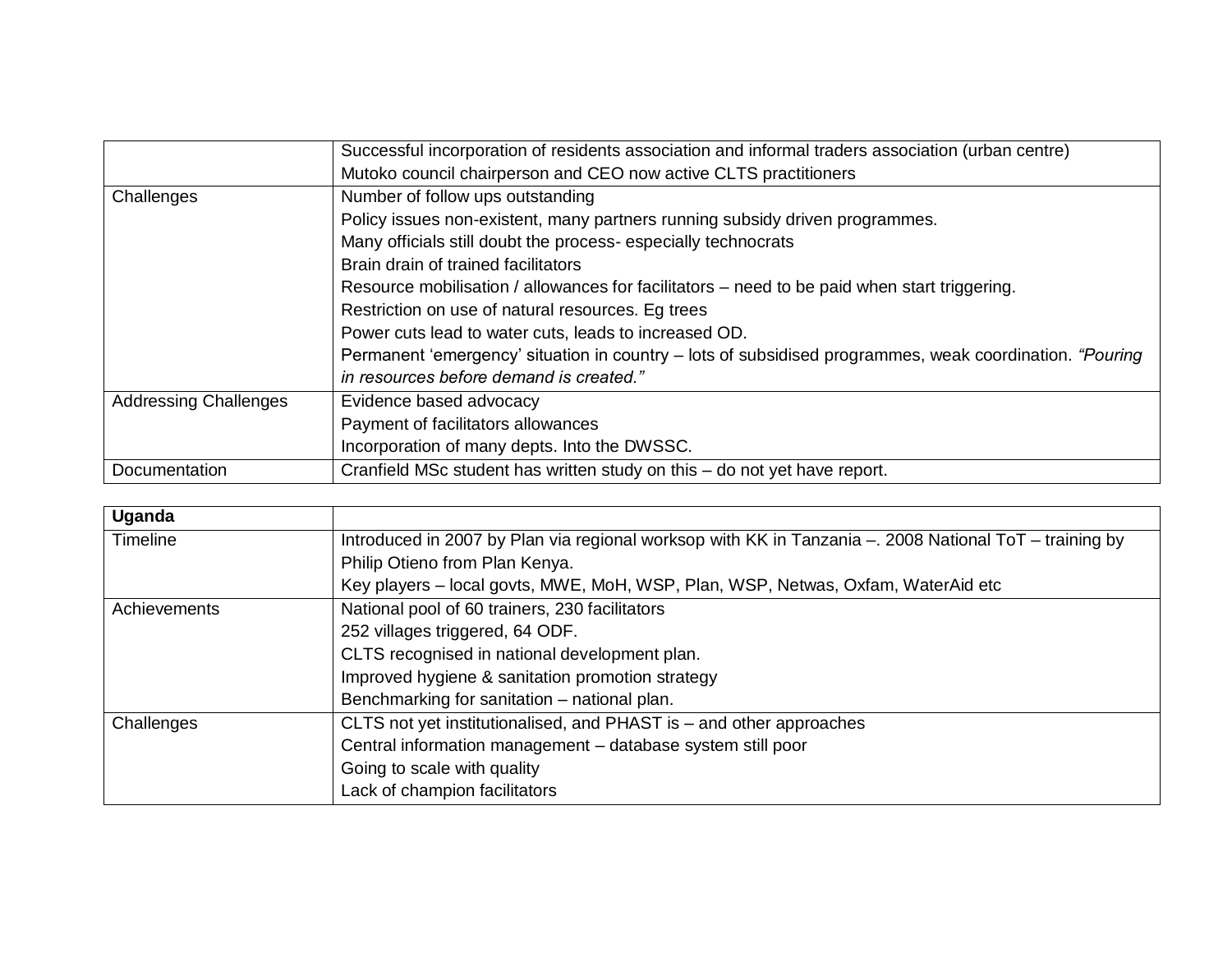| <b>Addressing Challenges</b> | Sensitisation of policy makers/politicians                                             |
|------------------------------|----------------------------------------------------------------------------------------|
|                              | Documentation & dissemination of evidence                                              |
|                              | Strengthen coordination mechanisms with all actors                                     |
|                              | National specific TOT manuals and guidelines                                           |
|                              | Refresher trainings                                                                    |
|                              | Way forward                                                                            |
|                              | Institutionalisation of CLTS                                                           |
|                              | National advocacy for CLTS – evidence base                                             |
|                              | LOCs - local councils - need to target these levels                                    |
| <b>Documentation</b>         | CLTS best practices being documented by Plan - expected done by Dec 2010.              |
|                              | Monthly updates sent to Plan RESA                                                      |
|                              | Training and learning journey (exchanges) reports & documentation – shared nationally. |

| <b>Tanzania</b> |                                                                                                       |
|-----------------|-------------------------------------------------------------------------------------------------------|
| Timeline        | Plan began in 2007.                                                                                   |
|                 | April 2009 – began piloting in 3 district areas, 34 villages. Still in this phase.                    |
|                 | Key Players: WaterAid, Irish Aid, MoHSW, MoWI, MoEVT, PMO-RALG & local NGOs                           |
|                 | WaterAid also using Mtumba approach in different areas. Mix of CLTS/PHAST/PRA.                        |
|                 | Urban san – pit emptying project using the Gulper, cleaning campaigns, triggered using CLTS approach, |
|                 | govt leaders involved.                                                                                |
|                 | San Coverage is high - 98% Urban, 93% rural. But only 24% improved.                                   |
|                 | San as a business - artisans are having shops, sanicentres.                                           |
| Achievements    | 19 reported ODFs since 2007.                                                                          |
|                 | WSP recruited Plan to train master trainers - none have created ODFs despite over 500 triggerings     |
| Challenges      | Limited harmonisation                                                                                 |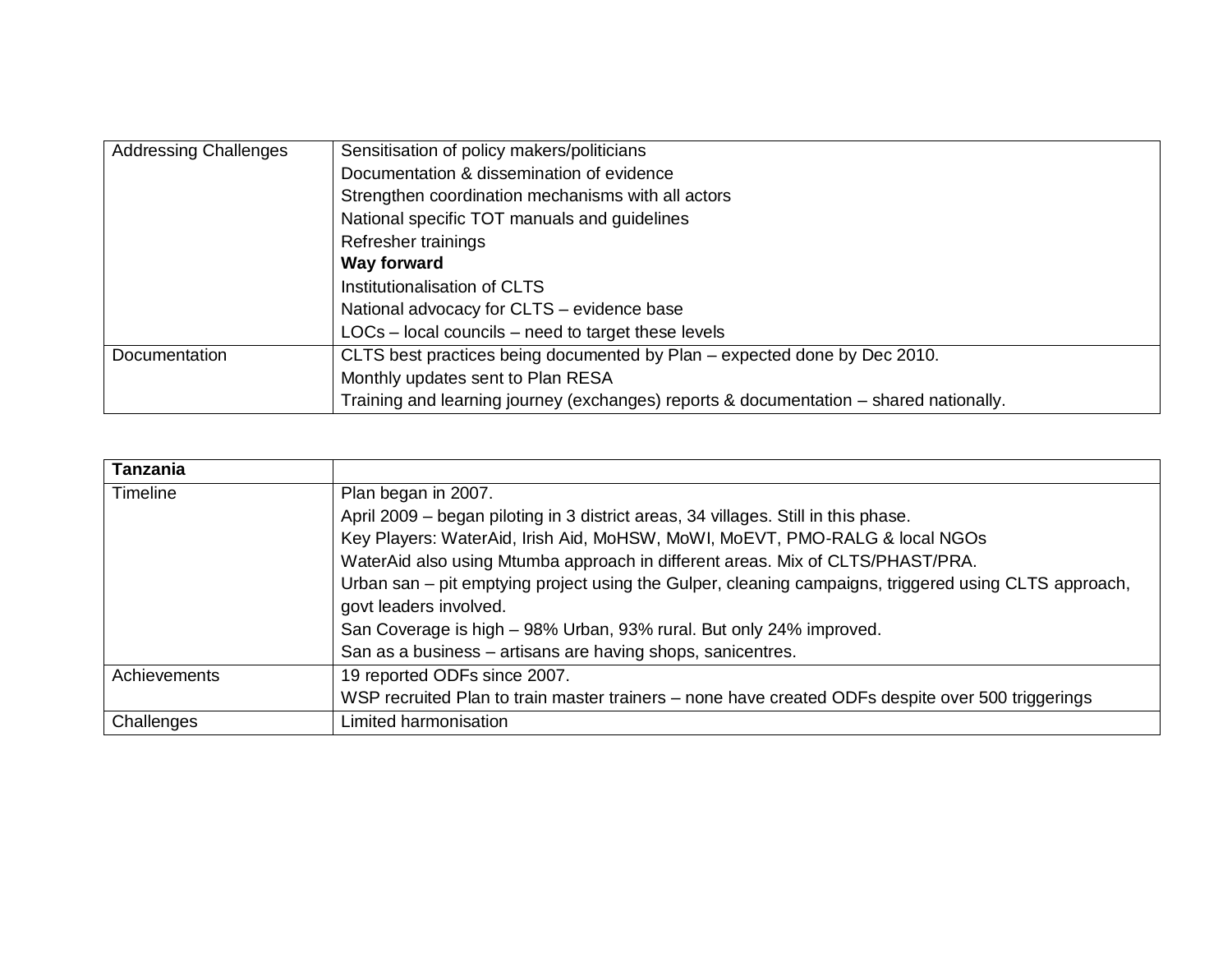| <b>Malawi</b>                |                                                                                                    |
|------------------------------|----------------------------------------------------------------------------------------------------|
| <b>Timeline</b>              | 2008 - Plan & UNICEF                                                                               |
|                              | Country wants to declare ODF by 2015. (a realistic, achievable dream).                             |
|                              | Govt directorate of sanitation & hygiene.                                                          |
| Achievements                 | Over 1300 triggered, 415 ODF - around 30%.                                                         |
|                              | Adoption of CLTS by govt.                                                                          |
|                              | Developed Scaling up strategy                                                                      |
|                              | Emergence of sub-district leadership teams (task forces).                                          |
|                              | Scaling up to all regions and districts 12                                                         |
| Challenges                   | Skilled facilitators needed.                                                                       |
|                              | Coordination & harmonisation of resources                                                          |
|                              | Lack of national investment plan for S&H                                                           |
|                              | Poor verification systems in some districts – need to harmonise.                                   |
|                              | Follow - up, M&E, documentation.                                                                   |
| <b>Addressing Challenges</b> | Cap Bdg of trainers/facilitators                                                                   |
|                              | Networking to be improved                                                                          |
|                              | Piloting of incorporating traditional leaders                                                      |
|                              | DCT – district coordination teams – seem to measure success by nos triggered, not ODF. Will be re- |
|                              | evaluating performance criteria.                                                                   |
|                              | Piloting safe water handling practices (SWAP) in ODF villages.                                     |
| Documentation                | Shits newsletter                                                                                   |
|                              | TA Mkanda area - conducted sustainability study                                                    |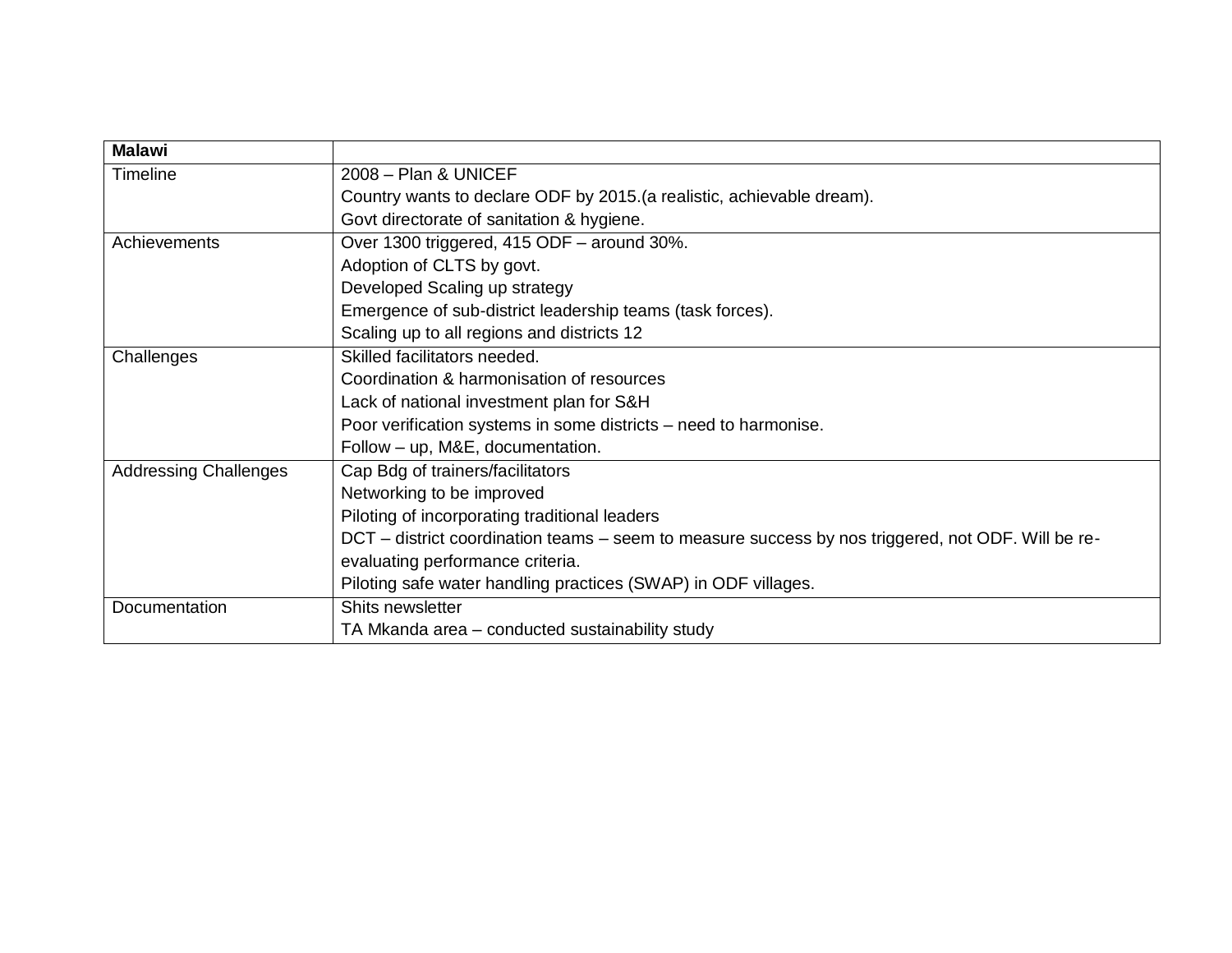| Kenya           |                                                                                                           |
|-----------------|-----------------------------------------------------------------------------------------------------------|
| <b>Timeline</b> | May 2007 after Tanzania RESA training with Plan.                                                          |
|                 | Pilot areas in Kilifi and Homa bay                                                                        |
|                 | $1st$ ODF in 2007                                                                                         |
|                 | July 2008 - Kamal Kar reg trg workshop                                                                    |
|                 | MOPHS adopted CLTS May 2009                                                                               |
|                 | Hosted CLTS sharing wkshop March 2009                                                                     |
|                 | Key players: MOPHS, Plan, Unicef.                                                                         |
| Achievements    | Triggered 1500, ODF 191                                                                                   |
|                 | Now in 6 counties of 45 and Plan in 8.                                                                    |
|                 | Customisation of training tools and devt of training manual,                                              |
|                 | Capacity building - about 600 PHOs as facilitators all over country.                                      |
|                 | National stakeholders Forum for CLTS                                                                      |
|                 | Draft strategic plan (MOPHS)                                                                              |
|                 | Minister now on board and wants Kenya to be ODF country by 2013. Made easier/turning point by             |
|                 | anchoring this in envt sanitation directorate, now have someone full time on CLTS. Will be having over    |
|                 | 7000 EHOs by next year - and will all be given targets to trigger per year. (Target-driven CLTS?) Will be |
|                 | QCd by regional team and independent verification team.                                                   |
|                 | Devt of verification tools (SNV)                                                                          |
|                 | Contracting of community Natural Leaders for F-up, M&E                                                    |
|                 | Linking & strengthening performance contracts - must see % increase in each state in annual plans.        |
|                 | World Toilet Day - mainstreamed and used to celebrate ODF.                                                |
|                 | Increased donor curiosity and interest                                                                    |
|                 | UCLTS - urban - working in informal settlements                                                           |
|                 | SLTS - hosted Pan-African prog info sharing wkshop in 2010                                                |
|                 | Vitimbi - integrated media campaign on CLTS with KBC partnership.                                         |
|                 | Piloting ICT data gathering - participatory GIS.                                                          |
| Challenges      | Lack of passion among professionals                                                                       |
|                 | Donor bias towards water                                                                                  |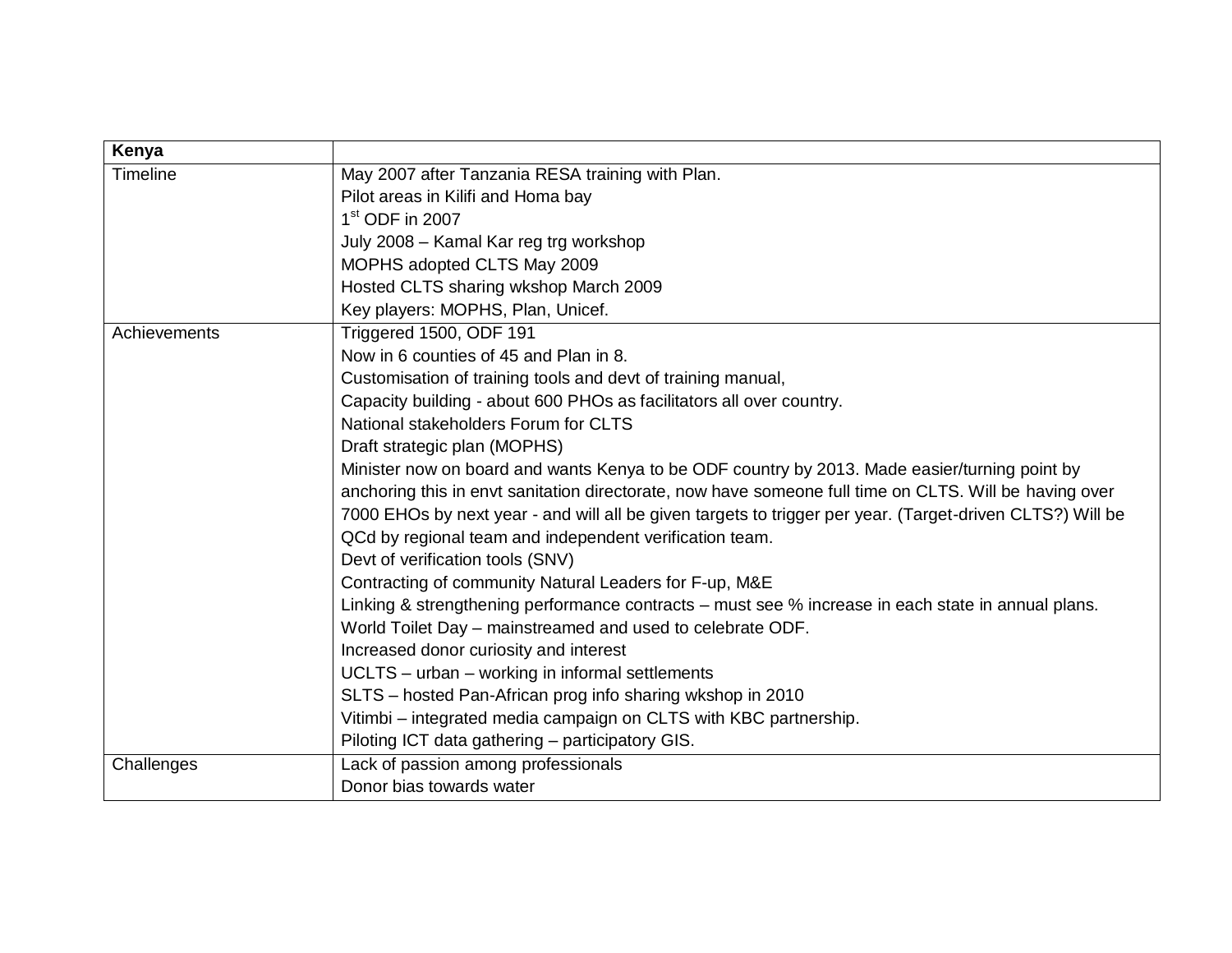|                              | Policy & strategy – inadequate govt support & weak coordination structures.<br>Conflicting approaches by different players in the sector.<br>Weak M&E/follow-up<br>Allowances/finance |
|------------------------------|---------------------------------------------------------------------------------------------------------------------------------------------------------------------------------------|
| <b>Addressing Challenges</b> | No logos on materials                                                                                                                                                                 |
|                              | Continued engagement with professionally-mandated institutions                                                                                                                        |
|                              | Advocacy & information                                                                                                                                                                |
|                              | Devt of M&E tools & reporting structures                                                                                                                                              |
| Documentation                | A lot available on CLTS website                                                                                                                                                       |

| <b>Ethiopia</b><br><b>Timeline</b> | Introduction of CLTS NGO VITA began in 2006 with Kamal Kar. Plan had second regional meeting in Feb<br>2007 with Tanzania.<br>Plan Ethiopia introduced CLTS. 1st ODF community was declared Sept 2 <sup>nd</sup> 2007.<br>Expansion of CLTS - Action research project - CLTS promoted via the learning workshops every 6<br>months. Also presented through the National WASH forum & planned joint field visit.<br>Min of Health field workers |
|------------------------------------|------------------------------------------------------------------------------------------------------------------------------------------------------------------------------------------------------------------------------------------------------------------------------------------------------------------------------------------------------------------------------------------------------------------------------------------------|
|                                    | 2008 – UNICEF began promoting, and brought \KK back for $2^{nd}$ workshop                                                                                                                                                                                                                                                                                                                                                                      |
|                                    | July 2009 - UNICEF & Plan signed cooperation agreement to support govt in promoting sna & hygiene.                                                                                                                                                                                                                                                                                                                                             |
|                                    | National level initiatives: June 2009 workshop accepted CLTS as national approach & established task                                                                                                                                                                                                                                                                                                                                           |
|                                    | force. Members: Government, WHO, WSP, WB, Palan, UNICEF, SNV, WaterAid, all national NGOs etc                                                                                                                                                                                                                                                                                                                                                  |
| Achievements                       | National approach & task force have developed:                                                                                                                                                                                                                                                                                                                                                                                                 |
|                                    | Implementation guidelines inc HWWS and HHWT                                                                                                                                                                                                                                                                                                                                                                                                    |
|                                    | Training guide for CLTS                                                                                                                                                                                                                                                                                                                                                                                                                        |
|                                    | Verification guidelines - all 3 prepared by task force                                                                                                                                                                                                                                                                                                                                                                                         |
|                                    | Being promoted in all 9 regions.                                                                                                                                                                                                                                                                                                                                                                                                               |
|                                    | PLAN has 17 ODF verified communities (kebele - like wards) – these include 15-20 villages                                                                                                                                                                                                                                                                                                                                                      |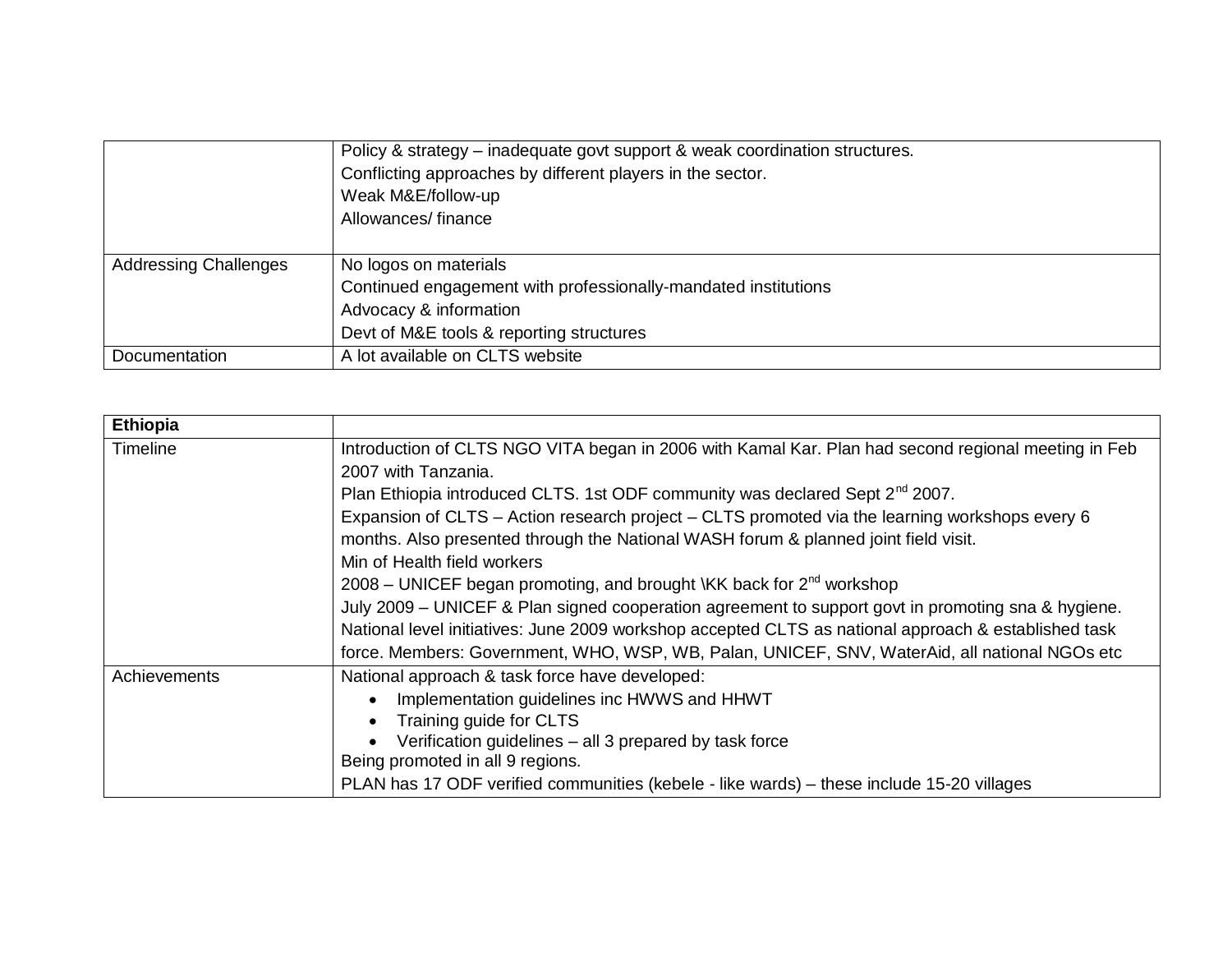| Challenges                   | No data - figures not available.                                                               |  |  |  |
|------------------------------|------------------------------------------------------------------------------------------------|--|--|--|
|                              | Shortage of trainers with gd field experience                                                  |  |  |  |
|                              | Follow up is weak.                                                                             |  |  |  |
|                              | CLTS misunderstood as magic bullet and how it should be implemented.                           |  |  |  |
|                              | Many ODFs not verified or recognised at regional level.                                        |  |  |  |
| <b>Addressing Challenges</b> | Guidelines being rolled out. Will be promoted at all levels - national, regional and district. |  |  |  |
|                              | Establishing regional task forces mirroring national.                                          |  |  |  |
| Documentation                | WASH AcSearch Quarterly newsletter.                                                            |  |  |  |
|                              | Updates sent to Plan RESA. These are shared for CLTS website.                                  |  |  |  |

| <b>Eritrea</b>                                                        |                                                                                                         |  |  |  |  |
|-----------------------------------------------------------------------|---------------------------------------------------------------------------------------------------------|--|--|--|--|
| Timeline                                                              | MDG target is 50%. Most previous programmes were subsidised.                                            |  |  |  |  |
|                                                                       | Late 2007 – CLTS adopted. Tried in 6 regions. 400 participants in training, someone from Bangladesh who |  |  |  |  |
|                                                                       | mixed CLTS with PHAST.                                                                                  |  |  |  |  |
|                                                                       | 2009 – Kamal Kar gave new training.                                                                     |  |  |  |  |
|                                                                       | Key Players: MoH, UNICEF, Red Cross. There are no (?) local NGOs.                                       |  |  |  |  |
| Triggered 247, ODF 42 in 6 regions. Total HHs 82, 651<br>Achievements |                                                                                                         |  |  |  |  |
|                                                                       | Govt awareness is high                                                                                  |  |  |  |  |
|                                                                       | Strong social solidarity                                                                                |  |  |  |  |
|                                                                       | Competition among communities re designs.                                                               |  |  |  |  |
| Challenges                                                            | Nomadic communities                                                                                     |  |  |  |  |
|                                                                       | Shortage of construction materials, rocky and/or collapsible soil types.                                |  |  |  |  |
|                                                                       | Limited private sector for making slabs/selling construction materials                                  |  |  |  |  |

| Sierra Leone |                                                    |
|--------------|----------------------------------------------------|
| Timeline     | Inception Phase Jan 2008 - March 2009              |
|              | TOT for 170 govt & NGO staff                       |
|              | <sup>1</sup> Orientation of 95 councillors on CLTS |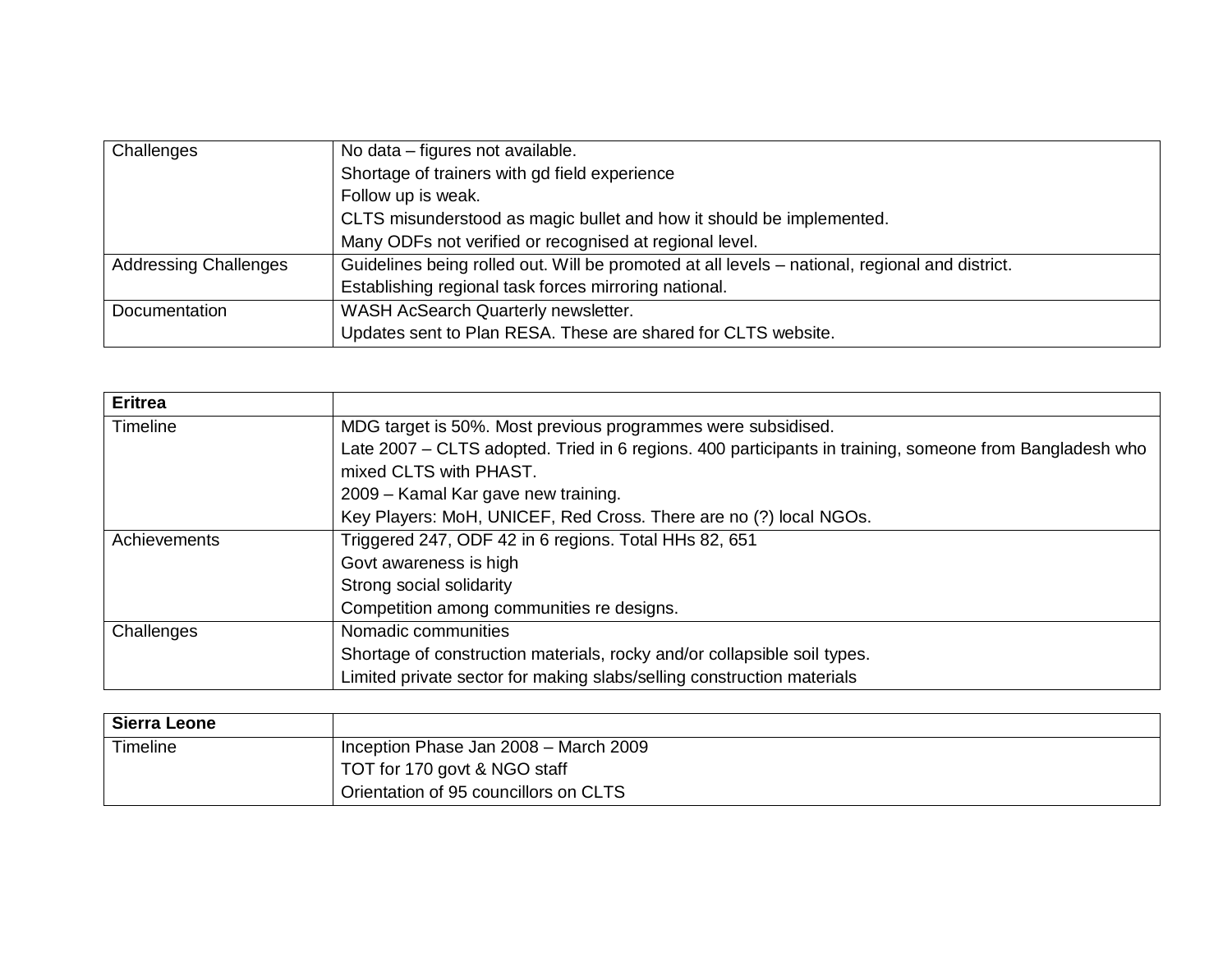|                              | CLTS as strategic priority in PRSP II                                                                   |  |  |  |  |
|------------------------------|---------------------------------------------------------------------------------------------------------|--|--|--|--|
|                              | Experience sharing workshop                                                                             |  |  |  |  |
|                              | Development phase: 1st village self-replicated ie not triggered.                                        |  |  |  |  |
|                              | 120 Natural Leaders trained as facilitators                                                             |  |  |  |  |
|                              | No of villages triggered now exceeds 1000                                                               |  |  |  |  |
|                              | Scale up Phase: CLTS Task Force >45 members                                                             |  |  |  |  |
|                              | 3 studies commissioned (SM/evaluation/hwws)                                                             |  |  |  |  |
|                              | Key Players: Govt & Local Councils, UNICEF, Plan, Goal & NGOs, MoHS                                     |  |  |  |  |
| Achievements                 | 981 villages now ODF of 2522 triggered, in 12 of 13 districts                                           |  |  |  |  |
|                              | Over 20 partners, and around 10-12 UNICEF partners.                                                     |  |  |  |  |
|                              | Harmonised tools and Natural Leaders manual developed in English (& film) – they are given T-shirts and |  |  |  |  |
|                              | bicycles and per diems for workshops.                                                                   |  |  |  |  |
|                              | CLTS model being used for other CB interventions                                                        |  |  |  |  |
|                              | GPS mapping of CLTS villages                                                                            |  |  |  |  |
| Challenges                   | Lack of access to safe water                                                                            |  |  |  |  |
|                              | Managing the expectations of stakeholders (still hoping for handouts)/ subsidised programmes begun pre  |  |  |  |  |
|                              | 2008                                                                                                    |  |  |  |  |
|                              | Slippage after achieving ODF                                                                            |  |  |  |  |
|                              | Maintaining Quality whilst scaling up                                                                   |  |  |  |  |
| <b>Addressing Challenges</b> | Funds secured for water supply                                                                          |  |  |  |  |
|                              | "Overpower with success" - take people to see what we do.                                               |  |  |  |  |
|                              | Constant refresher training, exchange visits                                                            |  |  |  |  |
|                              | Monitoring by task force/peers                                                                          |  |  |  |  |
| Documentation                | National evaluation underway                                                                            |  |  |  |  |
|                              | San marketing study                                                                                     |  |  |  |  |
|                              | Quarterly reports                                                                                       |  |  |  |  |
|                              | Report on scaling up workshop                                                                           |  |  |  |  |
|                              | Natural Leaders manual in draft                                                                         |  |  |  |  |
|                              | <b>SLTS</b> video                                                                                       |  |  |  |  |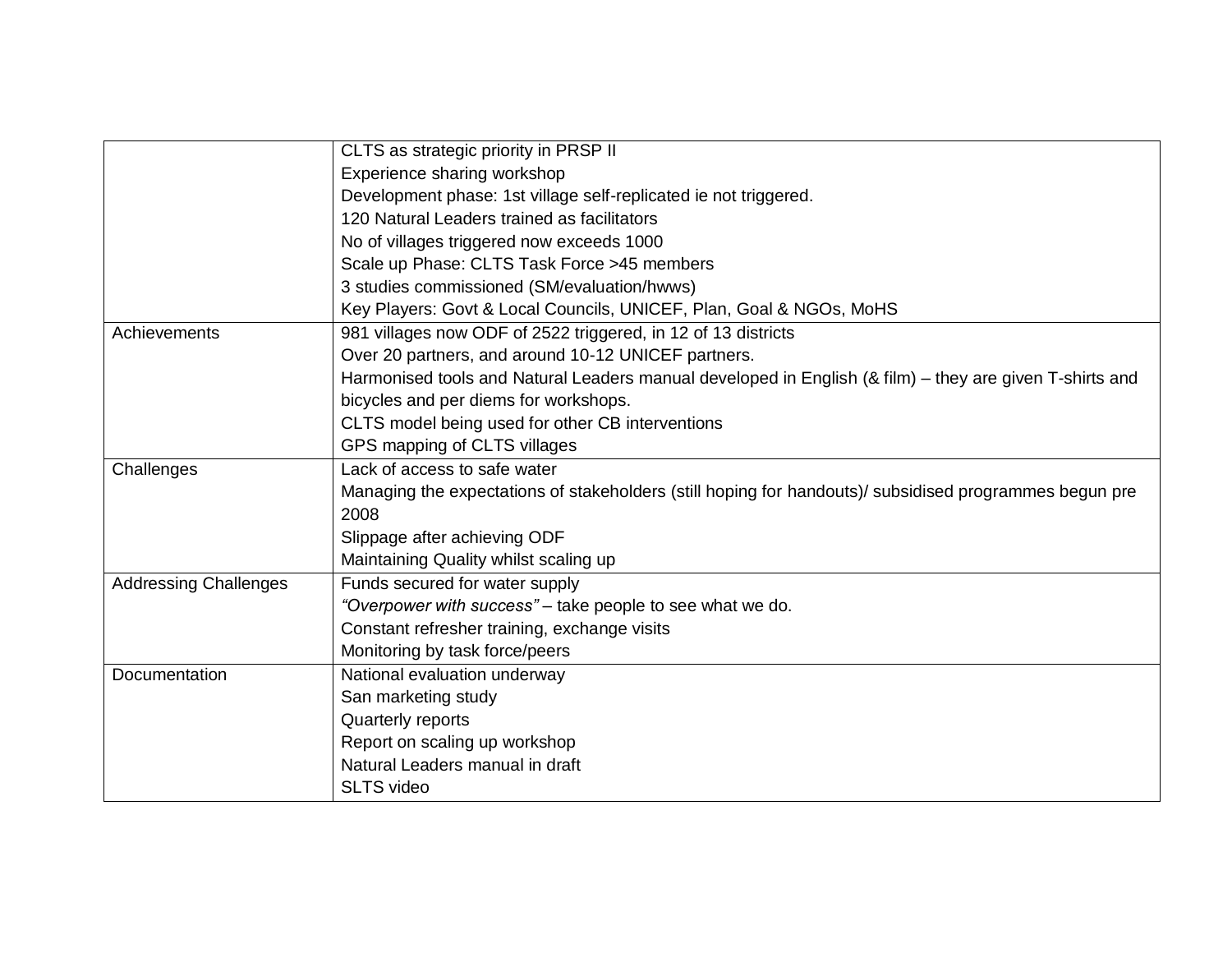| <b>Nigeria</b>               |                                                                                                            |  |  |  |
|------------------------------|------------------------------------------------------------------------------------------------------------|--|--|--|
| <b>Timeline</b>              | June 2005 - pilot in Benue State. WaterAid.                                                                |  |  |  |
|                              | Key Players - Federal govt & NTGS national task group                                                      |  |  |  |
|                              | NGOs eg WERI in Cross Rivers                                                                               |  |  |  |
| Achievements                 | CLTS adopted as one of the national approaches in 2008 as part of scaling up strategy.                     |  |  |  |
|                              | CLTS active in 31 of 36 states. National ToT for trainers in 2008. 2010 - ToT for master trainers by Kamal |  |  |  |
|                              | Kar.                                                                                                       |  |  |  |
|                              | Annual CLTS round table conference - hosted by different state each year. Identified ambassadors for       |  |  |  |
|                              | LTS and gave awards for outstanding Natural Leaders and communities.                                       |  |  |  |
|                              | Environmental health clubs in schools.                                                                     |  |  |  |
|                              | Children & women's rallies/celebrations – at LGA level.                                                    |  |  |  |
|                              | 2692 communities                                                                                           |  |  |  |
|                              | 465 ODF in 26 states                                                                                       |  |  |  |
|                              | <b>GSF</b> in Nigeria                                                                                      |  |  |  |
|                              | Innovations: Use of Natural Leaders as trainers and National youth service corps                           |  |  |  |
|                              | Targeting wards instead of communities                                                                     |  |  |  |
|                              | Children's presentations.                                                                                  |  |  |  |
|                              |                                                                                                            |  |  |  |
| Challenges                   | Heterogeneous settlements                                                                                  |  |  |  |
|                              | Cultural interference                                                                                      |  |  |  |
|                              | Poor access to water and difficult geology                                                                 |  |  |  |
|                              | Reconciling CLTS with integrated approach.                                                                 |  |  |  |
|                              | Understanding CLTS concepts.                                                                               |  |  |  |
| <b>Addressing Challenges</b> | CLTS combined with advocacy targeted at opinion leaders                                                    |  |  |  |
|                              | Looking at integration with other approaches.                                                              |  |  |  |
|                              | Ensure Water & hygiene components are still followed up after triggering                                   |  |  |  |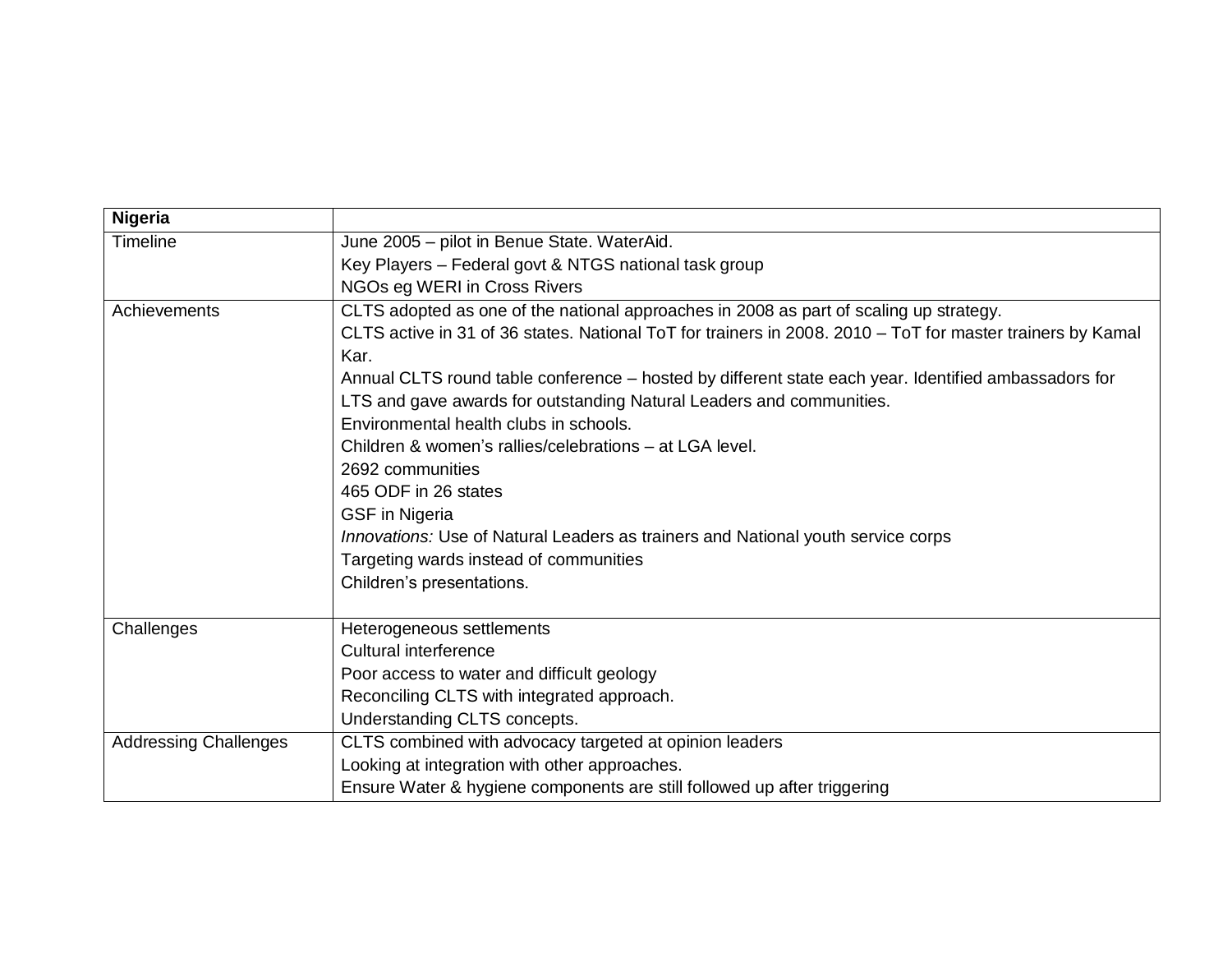|               | Promotion of community technology innovation<br>Advocacy & sensitisation of policy makers<br>Capacity development for CLTS trainers trickled own                                                                                                                                |
|---------------|---------------------------------------------------------------------------------------------------------------------------------------------------------------------------------------------------------------------------------------------------------------------------------|
| Documentation | Baselines & Monitoring in 30 states<br>National WASH profile ongoing<br>Study of technical options for challenging environments<br>CLTS re-engineering pilot in 2 states – evaluation in Dec 2010. Seeing the low % of ODF, this work is re-<br>visiting triggered communities. |

| Liberia                      |                                                                                                     |  |  |  |  |
|------------------------------|-----------------------------------------------------------------------------------------------------|--|--|--|--|
| <b>Timeline</b>              | 2009 – Otukpo training in Nigeria                                                                   |  |  |  |  |
|                              | 2009 - Kamal Kar gave national training in Liberia, triggered 10 communities in Montserrado County  |  |  |  |  |
|                              | 2010 National training of 30 trainers.                                                              |  |  |  |  |
|                              | Key players: Public works, Health, UNICEF, CHF, local NGOs                                          |  |  |  |  |
| Achievements                 | 60 triggered, 15 now ODF                                                                            |  |  |  |  |
|                              | CLTS adopted in the national policy and strategy                                                    |  |  |  |  |
|                              | <b>Consortium of NGOs</b>                                                                           |  |  |  |  |
| Challenges                   | M&E is weak at county level                                                                         |  |  |  |  |
|                              | Decentralisation - operationalisation of coordination at county level                               |  |  |  |  |
|                              | UNICEF has 8 contracts with small NGOs. They have targets for 10 ODFs - some have 1 or 2, so appear |  |  |  |  |
|                              | to need greater support.                                                                            |  |  |  |  |
|                              | Subsidy issues from previous programmes.                                                            |  |  |  |  |
|                              | Logistics - especially mobility.                                                                    |  |  |  |  |
|                              | Funding                                                                                             |  |  |  |  |
| <b>Addressing Challenges</b> | Advocacy for increased national budget for sanitation                                               |  |  |  |  |
|                              | Developing monitoring tools                                                                         |  |  |  |  |
|                              | Monthly county level meetings                                                                       |  |  |  |  |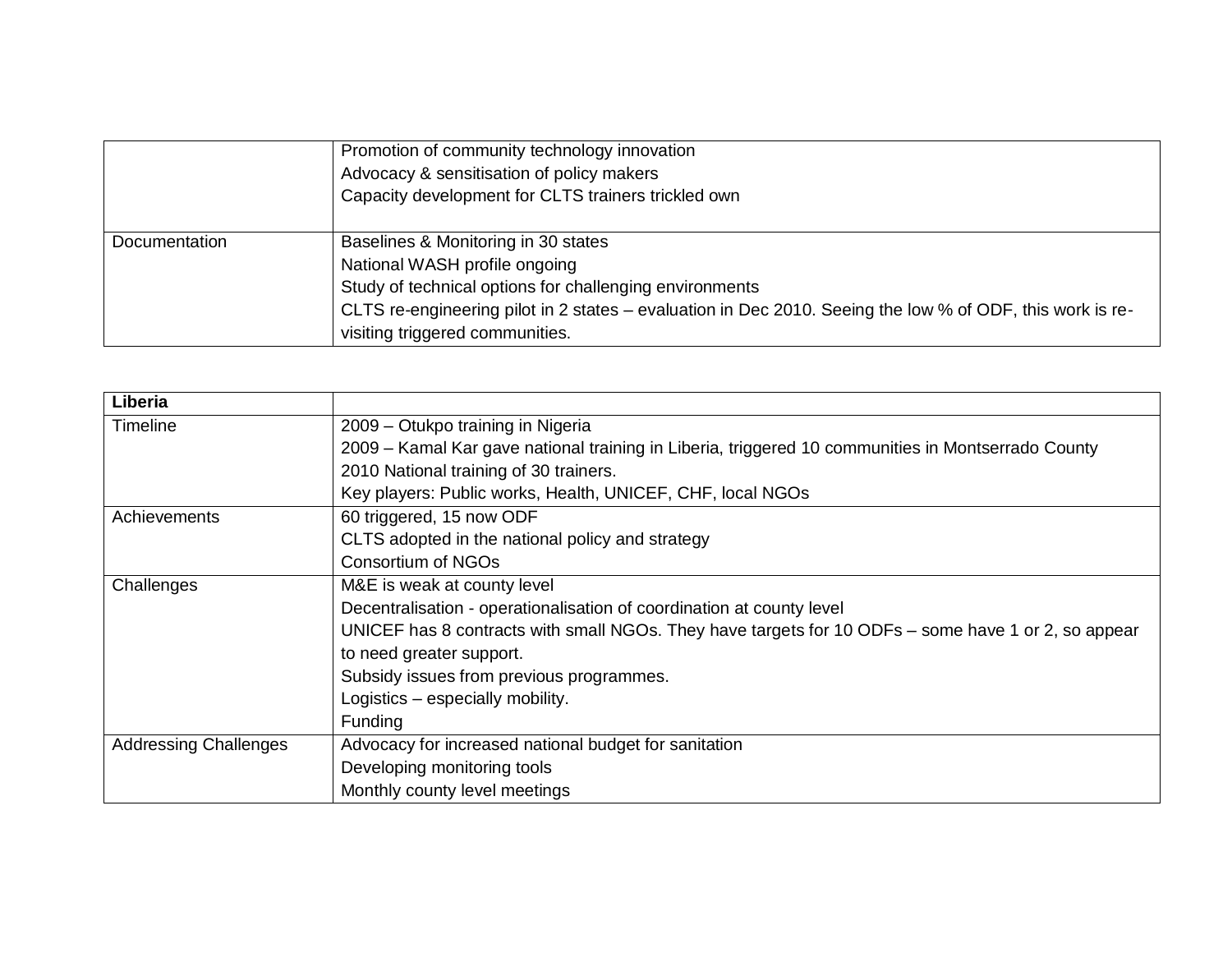| Documentation | Ongoing WASH package evaluation                            |
|---------------|------------------------------------------------------------|
|               | Opportunities: 10M from CHF over 5 yrs with USAID support. |
|               | NGO consortium has strong interest                         |

| Ghana                        |                                                                                                          |  |  |  |
|------------------------------|----------------------------------------------------------------------------------------------------------|--|--|--|
| <b>Timeline</b>              | 2007 Study tour to Bangladesh, India & Ethiopia                                                          |  |  |  |
|                              | Pilot projects in 237 communities across country                                                         |  |  |  |
|                              | Key players Environmental Health, UNICEF, CWSA, Danida, WaterAid & Plan                                  |  |  |  |
| Achievements                 | 1390 latrines built, 69 communities ODF.                                                                 |  |  |  |
|                              | District san plans                                                                                       |  |  |  |
|                              | National Strategy became strategic san investment plan (SESI) and CLTS is in national sanitation policy. |  |  |  |
|                              | National Technical Working group on sanitation                                                           |  |  |  |
|                              | About 100 extension workers trained                                                                      |  |  |  |
|                              | SWA Ghana Compact for water \$150M                                                                       |  |  |  |
|                              | World Bank programme using CLTS - target 600,000                                                         |  |  |  |
| Challenges                   | No harmonised CLTS approach - all NGOs doing slightly different versions eg UNICEF are giving slabs.     |  |  |  |
|                              | Facilitation                                                                                             |  |  |  |
|                              | Follow up support                                                                                        |  |  |  |
|                              | Monitoring, funding                                                                                      |  |  |  |
|                              | Limited documentation on knowledge sharing                                                               |  |  |  |
| <b>Addressing Challenges</b> | Knowledge Management project by Trend                                                                    |  |  |  |
|                              | KKar coming in Jan 2011 for national training.                                                           |  |  |  |
|                              | SLTS study visit to Sierra Leone                                                                         |  |  |  |
|                              | Baseline for CLTS mapping                                                                                |  |  |  |
|                              | <b>GSF via WSSCC</b>                                                                                     |  |  |  |
|                              | National strategy being developed - all stakeholders will contribute.                                    |  |  |  |
|                              | Policy will be launched on WTD on 19 <sup>th</sup> Nov 2010                                              |  |  |  |
| Documentation                | <b>ODF</b> status verification                                                                           |  |  |  |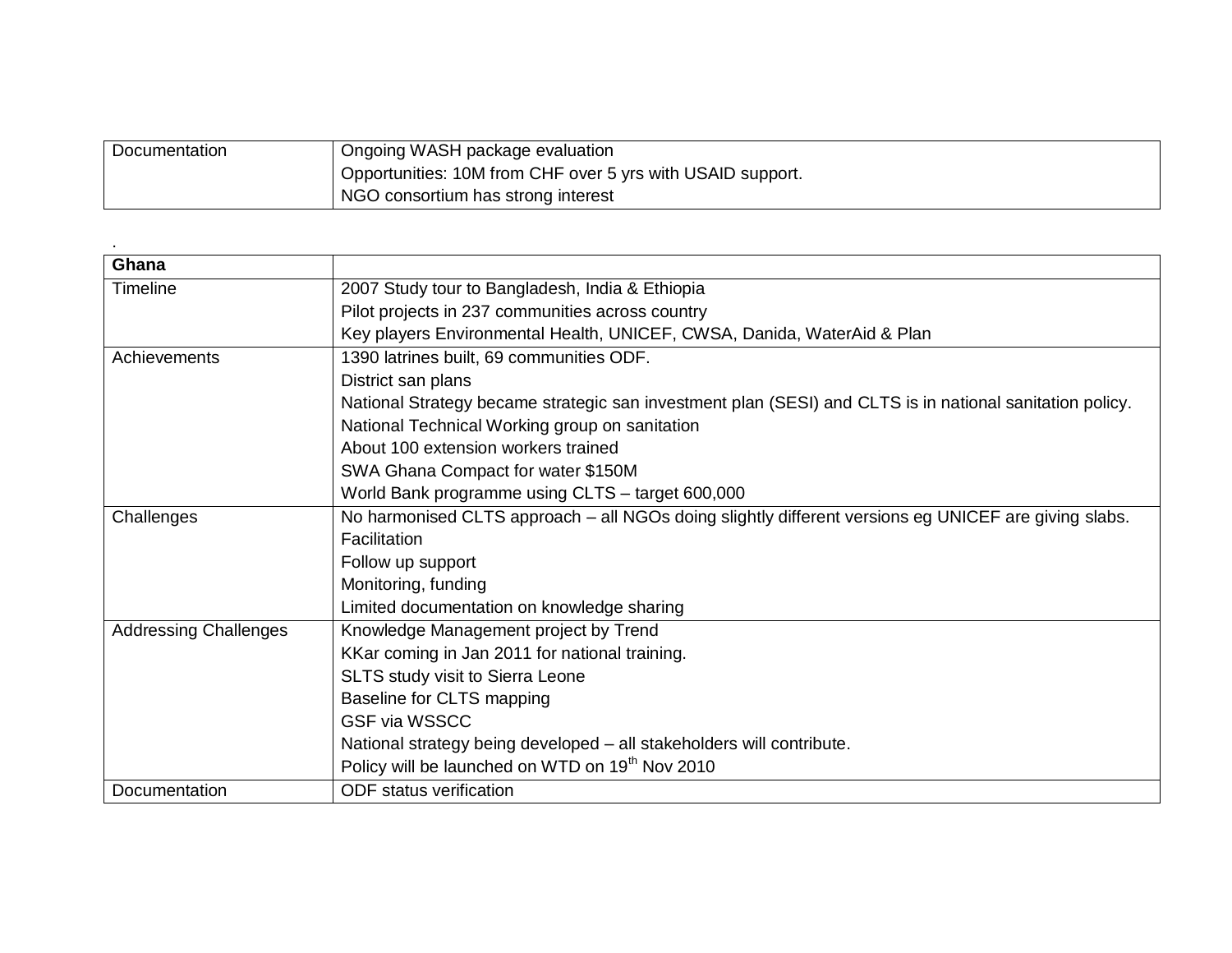#### CLTS evaluation report

#### **2. Discussion of Key Topics:**

Participants identified the following key issues and questions for discussion at the workshop.

- Champions and Natural Leaders
- Triggering and follow-up
- Urban CLTS
- Re-triggering re-engineering CLTS
- After ODF (Sustainability)
- Beyond CLTS
- Going to scale with quality
- Verification
- ICT and CLTS
- Subsidy, Allowance, Culture and Reward
- Harmonization
- Technology and Innovations
- School and Children (SLTS)
- CLTS and other Approaches

From these, participants selected the following four topics and discussed *What has been learnt* and *What needs to be done*?

- Verification
- ICT/CLTS/M & E
- Re-triggering/Re-engineering
- Schools and Children

### *Verification*

*What was learnt?*

Verification could be done in different ways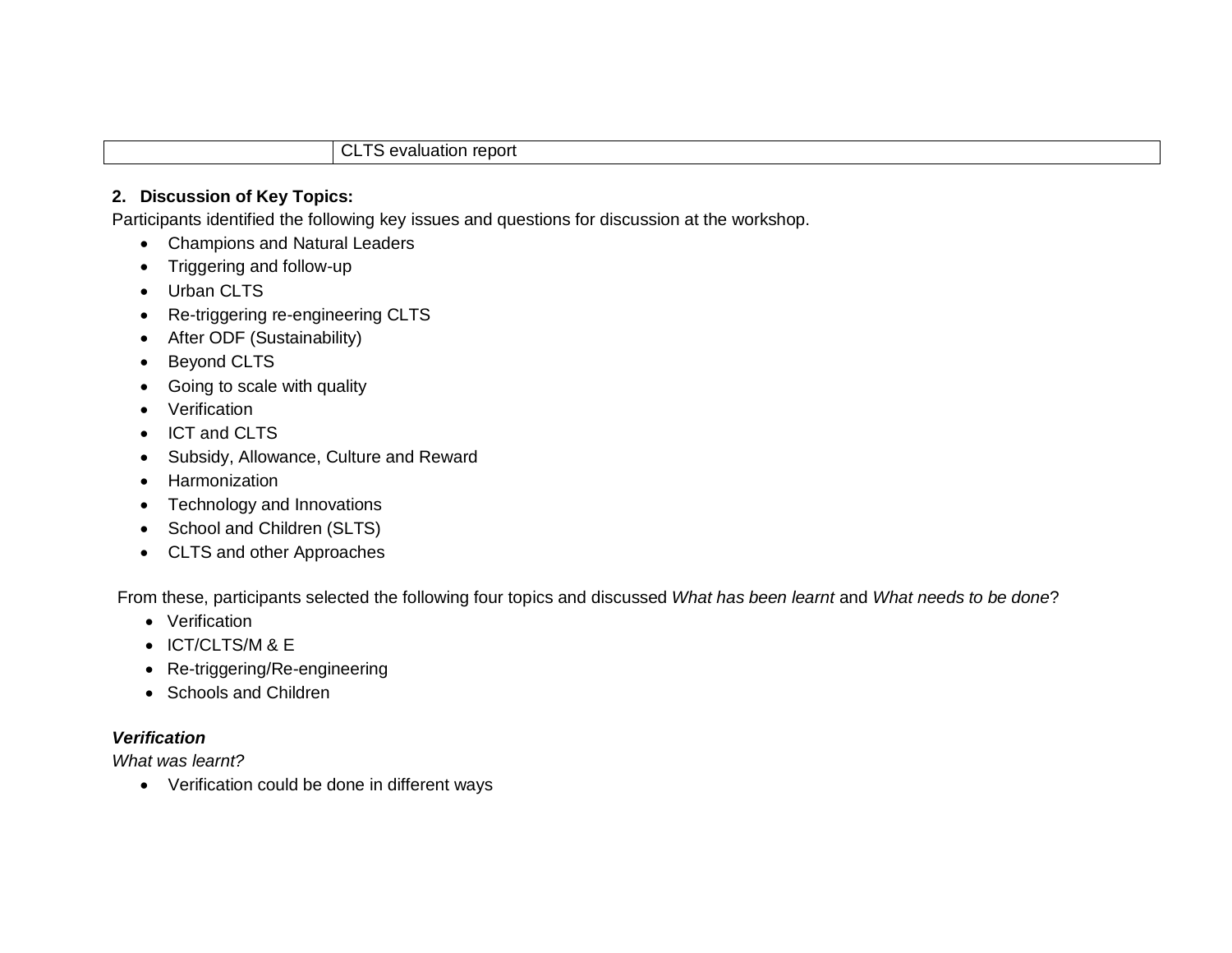- Verification comes before Certification
- Indicators should be indentified
- There must be community profile
- There must be a baseline before triggering

#### *Some identified Indicators include:*

- Confirm that facilities are adequate for use
- The toilet must have a cover
- There must be an active path leading to the latrine
- Confirm that latrine is in use
- If there is no smell find out if they use ashes
- There must be functional hand washing facility in place
- Children should be involved as they give information on true situation.

#### *Who should carry out Verification?*

This can be grouped into three stages

- Self assessment
- District Team Assessment
- Regional level Assessment

#### *Learning points*

- Verification to be done by unannounced team
- If community is involved in verification it leads to sustainability and ownership

### **ICT/CLTS/M&E**

*What was learnt?* 

- Information management
- Use of GPS for data gathering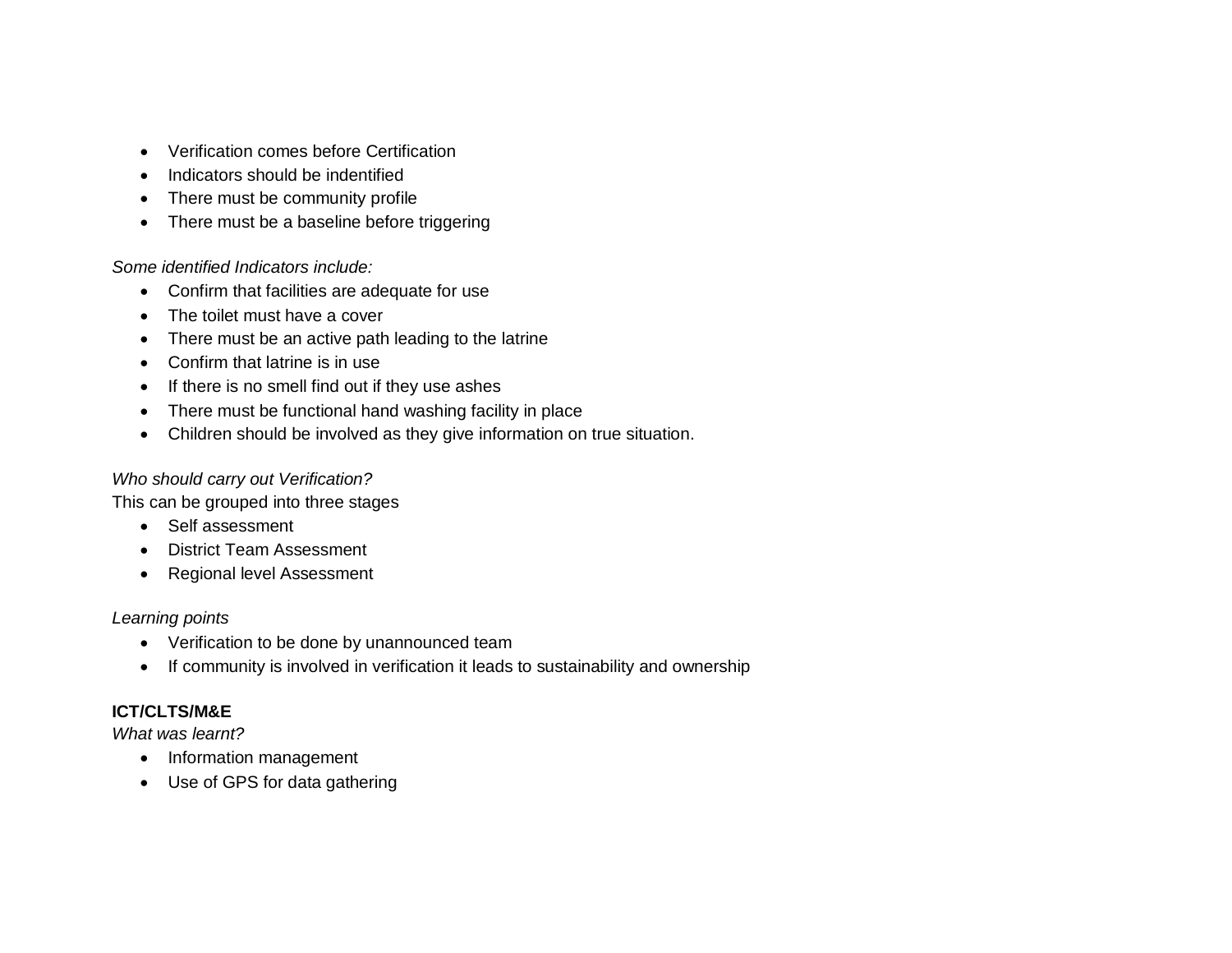- Pilot project on ICT with mobile phones still under study
- Developing Data gathering with the use of mobile phones
- ICT can be of great use to CLTS in Data gathering

### *Learning Points*

- Need to revisit quality of baseline data
- How to use ICT for data gathering

### **Retriggering/Re-engineering**

*What to do;*

- **Interative master trainers, facilitators, managers and each should have its specific role**
- Need good training for intervention
- Follow-up action
- **IDENT** Identification of Natural Leaders for scaling up
- **In Itsues of Equity and inclusion**
- **•** Design training based on strengths and weaknesses
- **Intensive Advocacy**

*Learning points:*

Re-engineering looks at holistic approach of CLTS. It tries to close the gap between triggering and ODF in a Community.

### **Schools & Children**

*What was learnt?*

- Hygiene Education should be included in the curriculum
- Advocacy should be carried to policy makers
- Min standard must be adhered to for the design of toilets in schools
- SLTS still needs clarification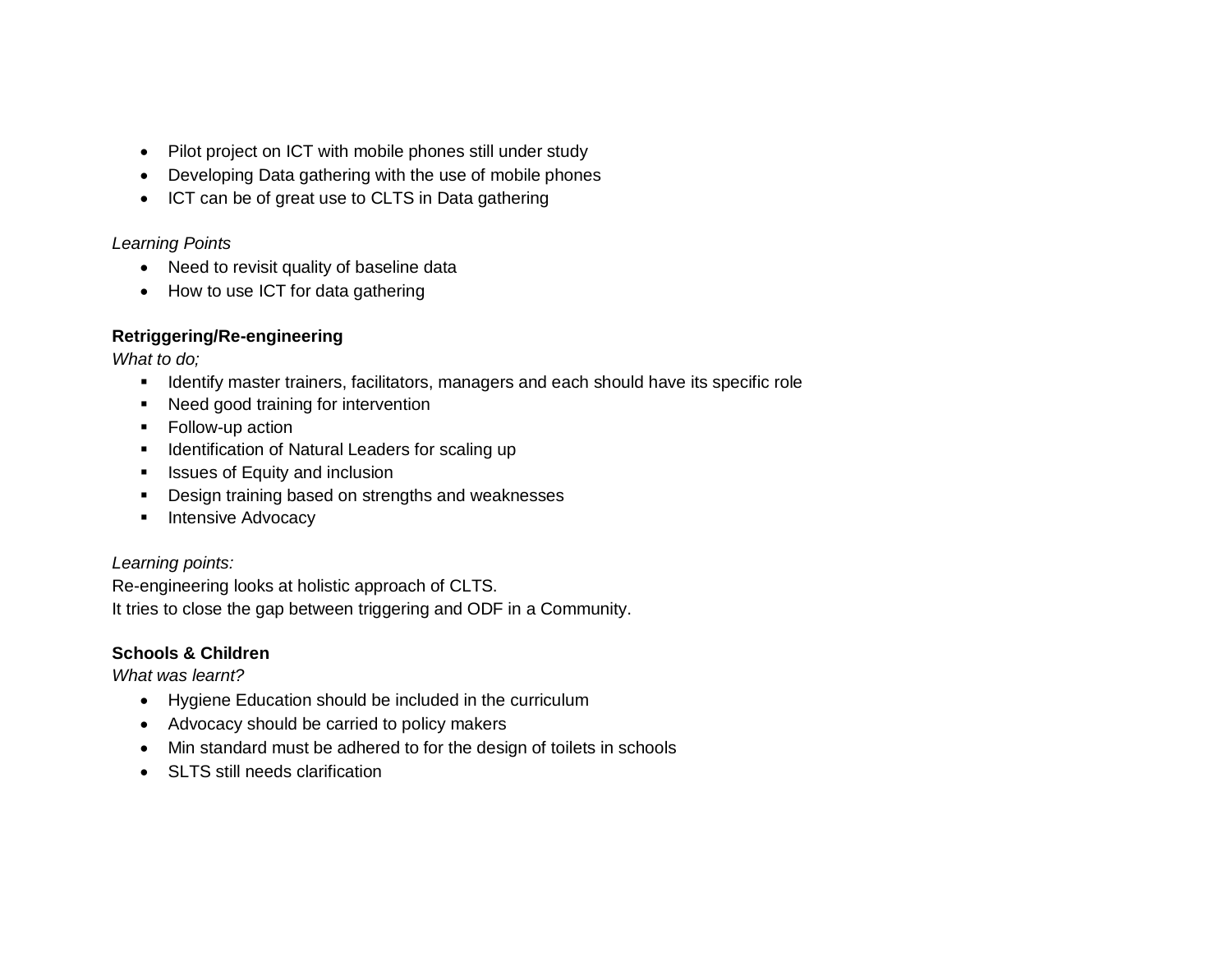*Learning points*

- Children contribute toward building of toilets
- CLTS should be built into the curriculum of health institutions
- Minimum standard for latrines must be adhered to

### **3. Urban CLTS**

A film (Story Ya Shonde) on Urban CLTS in Mathare, Nairobi, Kenya was shown and discussion of some of the issues specific to the urban context followed, eg

- Illegal settlements are often not considered in development
- Many factors must be considered for latrines to be constructed in such areas
- To stop OD is a collective action but in urban contexts the concept of community is very different

More information on the urban CLTS pilot in Mathare is available on the CLTS website

<http://www.communityledtotalsanitation.org/resource/piloting-clts-urban-setting-diary-progress-mathare-10-nairobi-kenya>

*Contributions/Questions:*

- **EXECUTE:** Issue of sustainability
- **What happens after garbage cleaning?**
- Use of plastic packaging should be discouraged
- **Land tenure issue needs to be sorted out**
- **Garbage is a big issue in many parts of Africa**
- There is no Total Sanitation without addressing issues of garbage, sewage, sewerage
- **Solid management and re-use should be explored**
- **People should be triggered to know their rights**
- Government should be sensitized to play their role
- **Sanitation is a right and not a privilege**

### **4. Field Visits (debrief by group and discussion)**

#### **Group 1** went with the women and children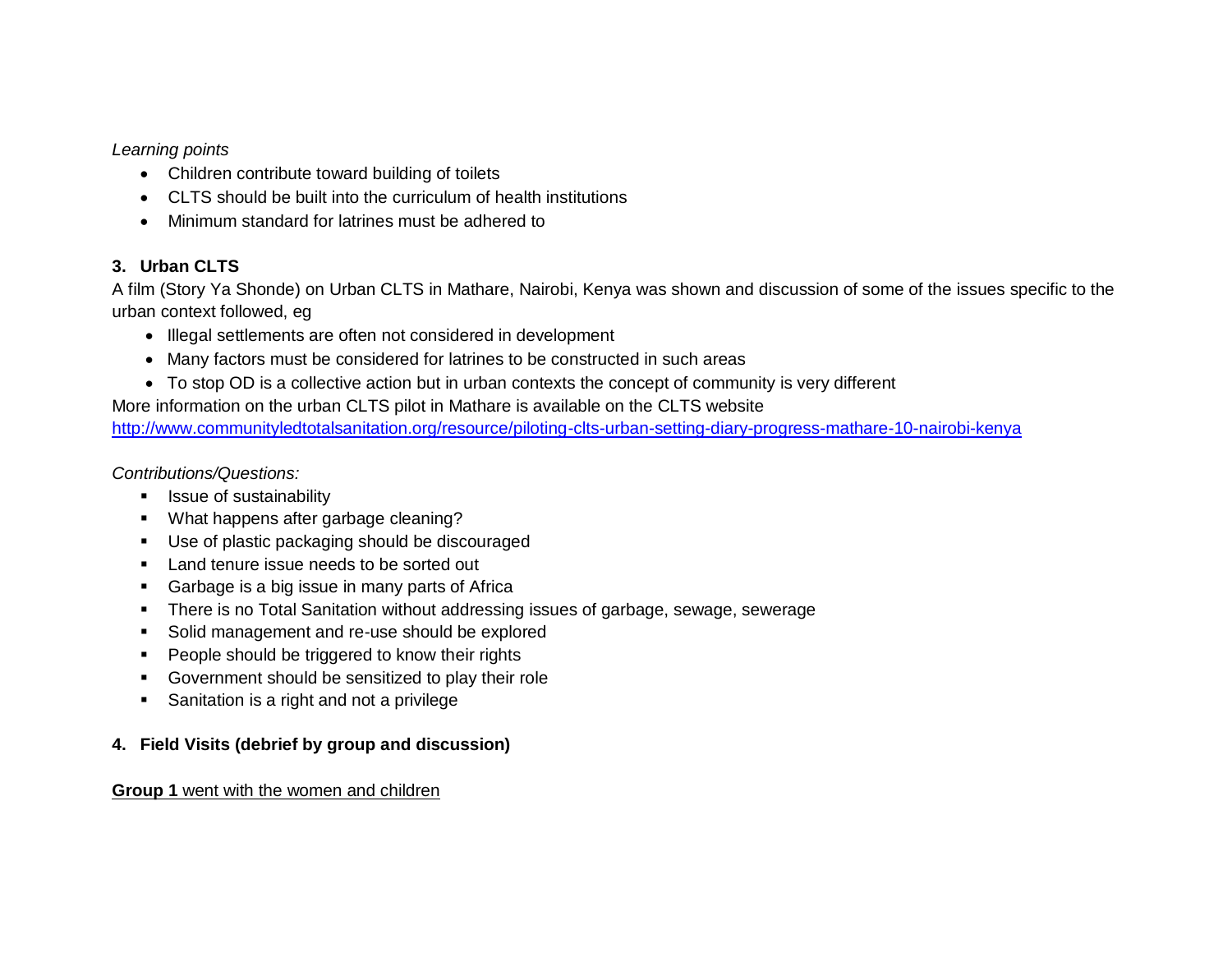#### *Learning*

- Pride of the people was evident in the way they maintained their toilet
- Villages are so small so that social collusion is high, great opportunity for scaling up CLTS
- In this district, all 5 chiefdoms were triggered, as opposed to scattered triggering
- No OD in village was seen, and it was a very clean village
- Children play critical roles in latrine construction, especially for female headed households, helped in digging latrines and showing OD sites during triggering
- Women claim success in reaching ODF because of female headed households
- Most of toilets were made of bricks, had the skill to build these toilets, a step up in the sanitation ladder
- There were already latrines before CLTS, but they became more aware of hygiene so they built hand washing facilities, use ash, etc.

#### *Recommendation*

- Need for hygiene awareness, tippy taps were in place but not properly used
- Not all toilets had a lid

#### **Group 2** went with the headmen

#### *Learning*

- 100% latrine coverage
- Community working with civic leaders and EHTs
- Latrines were very clean, had hand washing facilities
- The environment was clean and there was no evidence of OD
- Awareness amongst villagers on hygiene and sanitation was there as well as social solidarity
- A good innovation was a single unit
- Important for CLTS as a starting point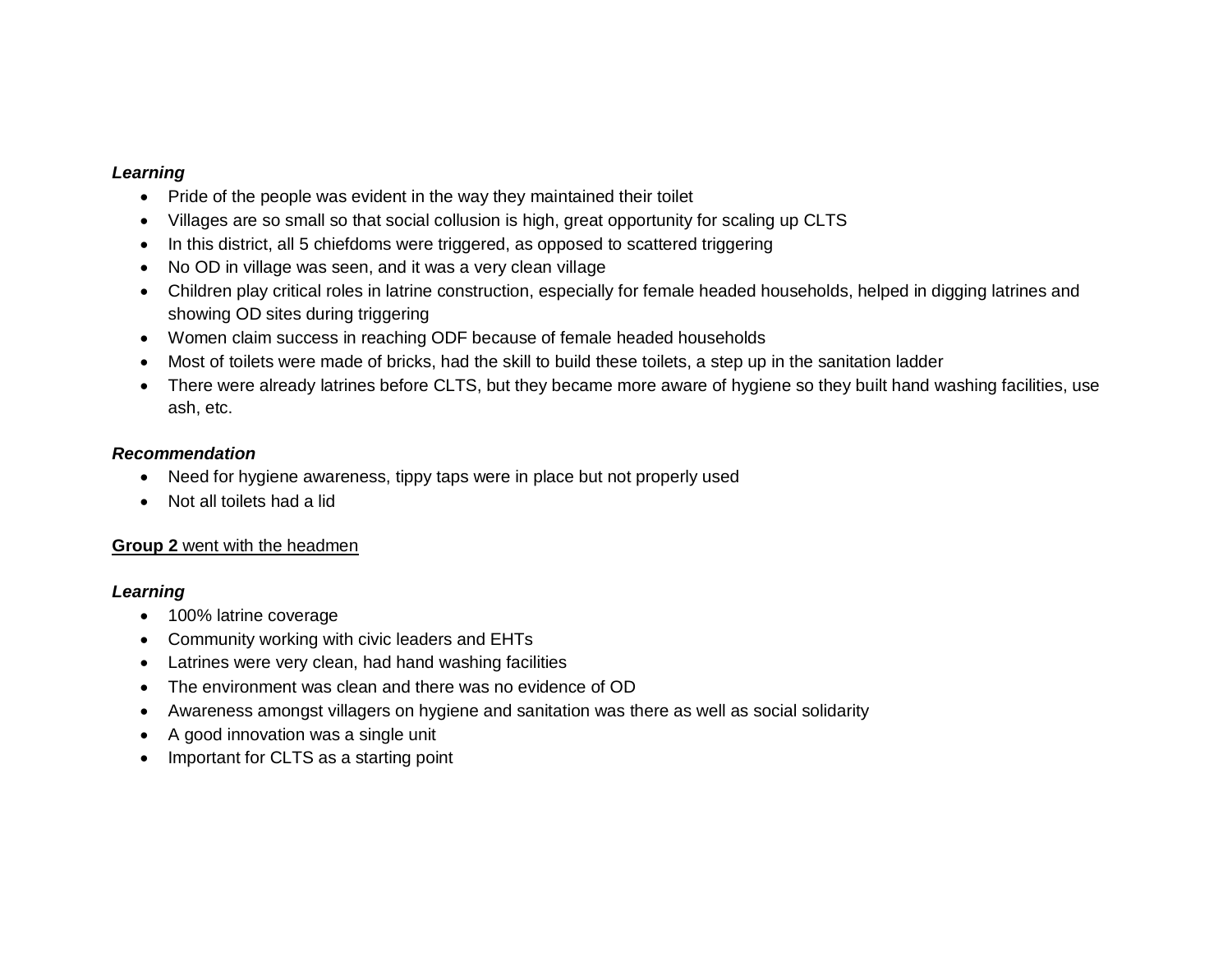#### *Recommendations*

- HWF need to improve
- Need to have CLTS triggering, as those triggered in Choma did not actually trigger but civic leaders and headmen went from house to house and told people to build latrines
	- $\circ$  took a large amount of time to achieving ODF means that maybe triggering was not properly done

### *Comments*

Was training for civic leaders and headmen hands-on? Did they know that their role is facilitation not lecturing? In a training, what message are we giving to the trainers or facilitators? It has to be clear how they train and what message they leave, and how you do it. Another group found that it took 2 years to become ODF, so the question of what happened during the triggering is important.

*Giveson Zulu from UNICEF Zambia*: Same problems have been observed in Zambia by UNICEF; there are 3 things happening in villages

- 1. Those that are having actual trigger, 80% of HH reached in 2 months
- 2. Those that are taking 2 years to reach 20% of villages when training is hands-on, trigger in villages around but not very effective
- 3. There is no trigger at all, people just hear from fellow villages and start to act

Now they are taking facilitators, assigning roles within the communities, when you do that they actually do the trigger. Divide them into groups of 5 and they do a lot of trigger, follow-up is not trigger, taking longer to achieve ODF. Take CLTS training to local levels, trigger where you are going to work, should not take them to the district for training

*Lonis from Nigeria*: We must identify who are trainers, who are managers, who are facilitators? Unless we identify them and give them their tasks, there is a disconnect between training and implementation on the ground. Unless we segment these roles, and have core trainers to identify community consultants and facilitators, then we will continue having this disconnect.

*Harriet from Uganda*: Has Nigeria made standard guidelines for identification of roles? *Lonis from Nigeria:* Not yet, but experience allows you identify them.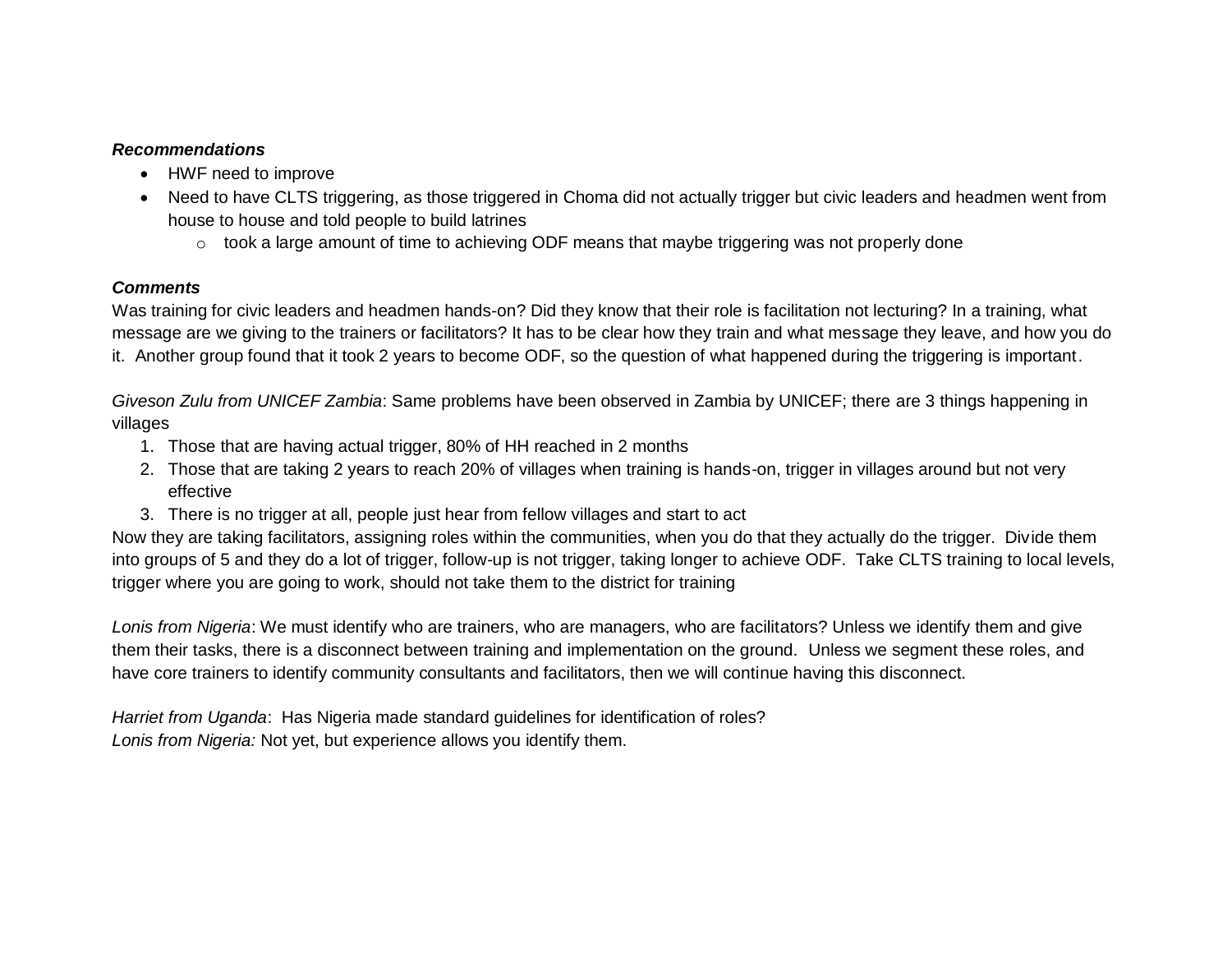*Sammy from Kenya:* During the training Managers need to be sharp and able to anticipate what is happening, it"s very important to respond to these issues during the training, ask trainees how they will deal with these issues. How do we as managers prepare these facilitators so that they will know how to respond to these things?

*Kamal:* Trainers have to be great facilitators first. In the field, we did inquire whether there were other people trained from the same village, and the answer was no. Never expect that one facilitator coming for just 5 days training and going back alone will trigger well, because it must be a team of facilitators that must be trained. Headman was alone to bring the community to change the mindsets, but this is too much to expect, they quickly go back to their own style.

*Atnafe from Ethiopia:* Immediately after training of facilitators, one good person with experience should be around, there should be at least 2 or 3 so they support each other. Otherwise they will forget what they have learned.

*Adam from Kenya:* Challenges in Kenya: villages were being declared ODF but were not. Everyone sat down, came up with one training guide, national meeting held for all CLTS stakeholders, looked for partners that had experience in PRA tools, once they were trained they went out to trigger, they get reports every week, they have Natural Leaders. In training process, they are able to work together and oversee training. Facilitators are behind the scenes, community takes the lead. One training tool, one approach that you are using, what will be at the village level? At the district? At the national level? Good to have structured system of implementation. Supportive structures are needed.

*Arnold from Sierra Leone*: High time to shift from NGOs to using Natural Leaders. NGOs should support Natural Leaders. NGOs will do the follow-ups of what the Natural Leaders have done. What process are you using to ensure that these villages are ODF? Also, how do you compensate Natural Leaders for their time?

*Amsalu from Plan RESA*: Scaling up is thinking of strategy. If you train a lot of people, you might not even get a handful who are committed. What we can do is to invest in Natural Leaders. How do we bring them together to scale up CLTS in their countries?

*Lonis from Nigeria*: Investing in Natural Leaders is the only solution for scale but there is limitation in terms of capacity of what they can carry.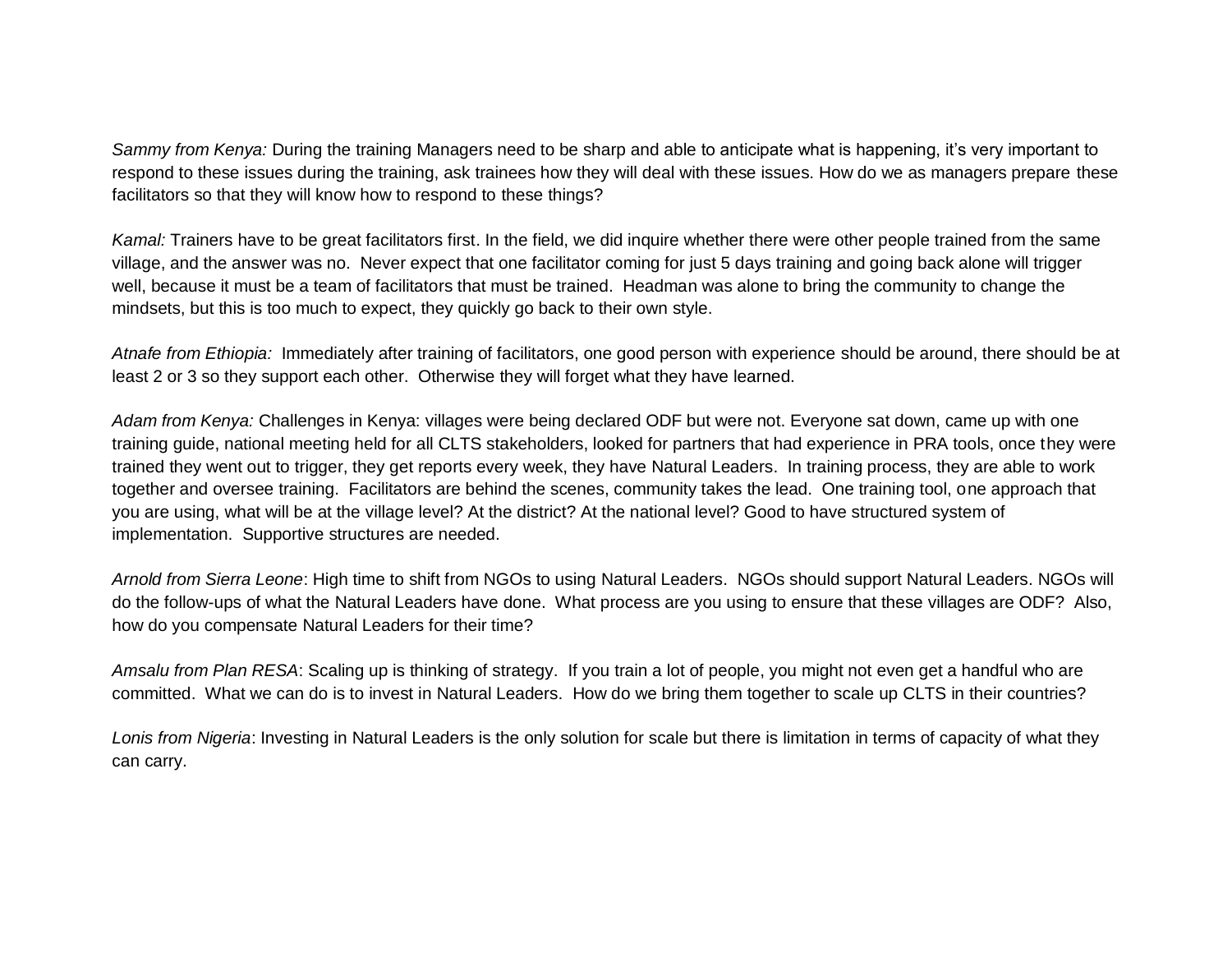*Rose from Kenya*: In urban Kenya, with time it becomes hard for people to trigger in the communities they live in. Attitude that "you know where these things are, why don"t you just put them", but if you choose Natural Leaders from other places it is easier for them to facilitate.

*Kamal:* Two big windows opened up – how do you handle the institutions? Challenge is you cannot go to scale without government. That"s where systems come in working together with government. The other area that is inherent is the power of Natural Leaders. Bringing these two things together and deciding where to invest resources is important. How we can use Natural Leaders as community consultants can be the answer to scaling up. How do we reward the time of Natural Leaders? A complete contract with Natural Leaders, terms of reference, you do this things and you get paid. What if we have a pool of Natural Leaders in each country, and we can use them institutionally to scale up?

*Philip from Kenya*: Challenge is more investment on outcomes as opposed to process which might not be sustainable.

*Sammy from Kenya*: Harmonization is important, capacity building is important, support to Natural Leaders is important. We can"t keep holding them back. We have a challenge as practitioners. Issues of quality are challenge.

*Adam from Kenya*: Sector plan needed, how can people support each other to get there? People implementing CLTS must commit in Kenya to being there until 2013, otherwise Plan won"t work with them.

#### **Group 3** went with the village sanitation action group (SAG)

#### *Learning*

- good structure for follow up, committee at village level, at chief level, all ensured to follow up
- Community aware of dangers of OD
- Community used ashes or soap so they know about disease transmission through hands
- Had good local materials for construction of latrines, and they are durable, design unique
- Decrease in cases of diarrhoea, said by medical director
- Medical director is accountable to community, pressure her to keep track of disease trend in community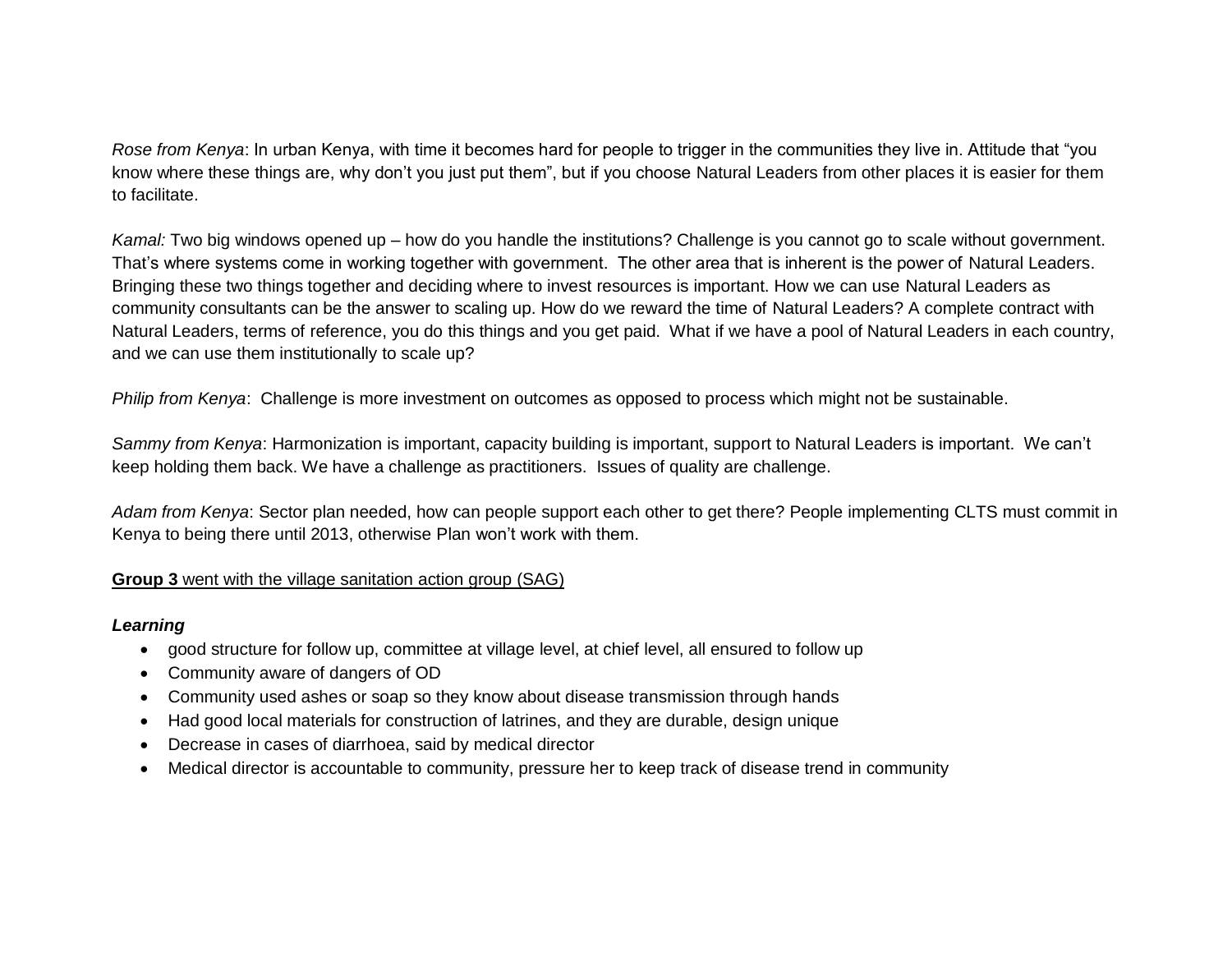- Red Cross provided san plats were provided for community use as reward for becoming ODF, other communities hoped to have these as well, but they were not able to provide these for all households
	- $\circ$  When asked if people can make san plats, or if they know how to buy them, they said no; seems like they were not looking at moving up the sanitation ladder unless they were given san plats by donors
	- o Highlights conflict of approaches
- Church is not involved in disseminating information on CLTS or hygiene
- Link between drinking culture and sanitation, although men are spending a lot of time drinking, 4000ZK a day, they will not buy water guard to drink water
	- $\circ$  we might think of targeting men, not only to get them working towards sanitation but also to improve gender disparities (prevent early marriage, abuse of women when men are drunk)
- When the latrine filled up they would cover it and dig a new one, when asked if they plant anything on the one you left behind, and they said no because it is dirty, in Zimbabwe they try Arborloo?, which is where they plant mango trees over old latrine sites, loss of opportunity there
- Church was not involved in CLTS, toilet was fixed point open defecation, dirty and there were flies, raises question about markets with declaration of ODF, beyond the community

#### *Recommendations*

- HWF need to be improved
- Need for provision of water

#### *Audience Comments*

Chief Macha remarked that some traditional leaders, eg chiefs, do not interact with people, so the whole thing becomes difficult. Chief Macha tries to talk to all chiefs to get them to change. Chiefs must lower themselves down to the level of the people so you can work together, that is how Chief Macha has an ODF chiefdom. Chief Macha shows people his house all the time so that they he can role model good sanitation standards. Leaders should be encouraged to do things exemplary. This is a big problem in Zambia, since most times people need to make appointments with their chiefs, which should not be the case. That"s the problem in areas where things are not moving. Need of change of attitude in terms of hierarchical thinking. Chiefs should not be using their power to intimidate people to become ODF, but they need to be facilitators and open books to learn, not using authority, but being champions of change.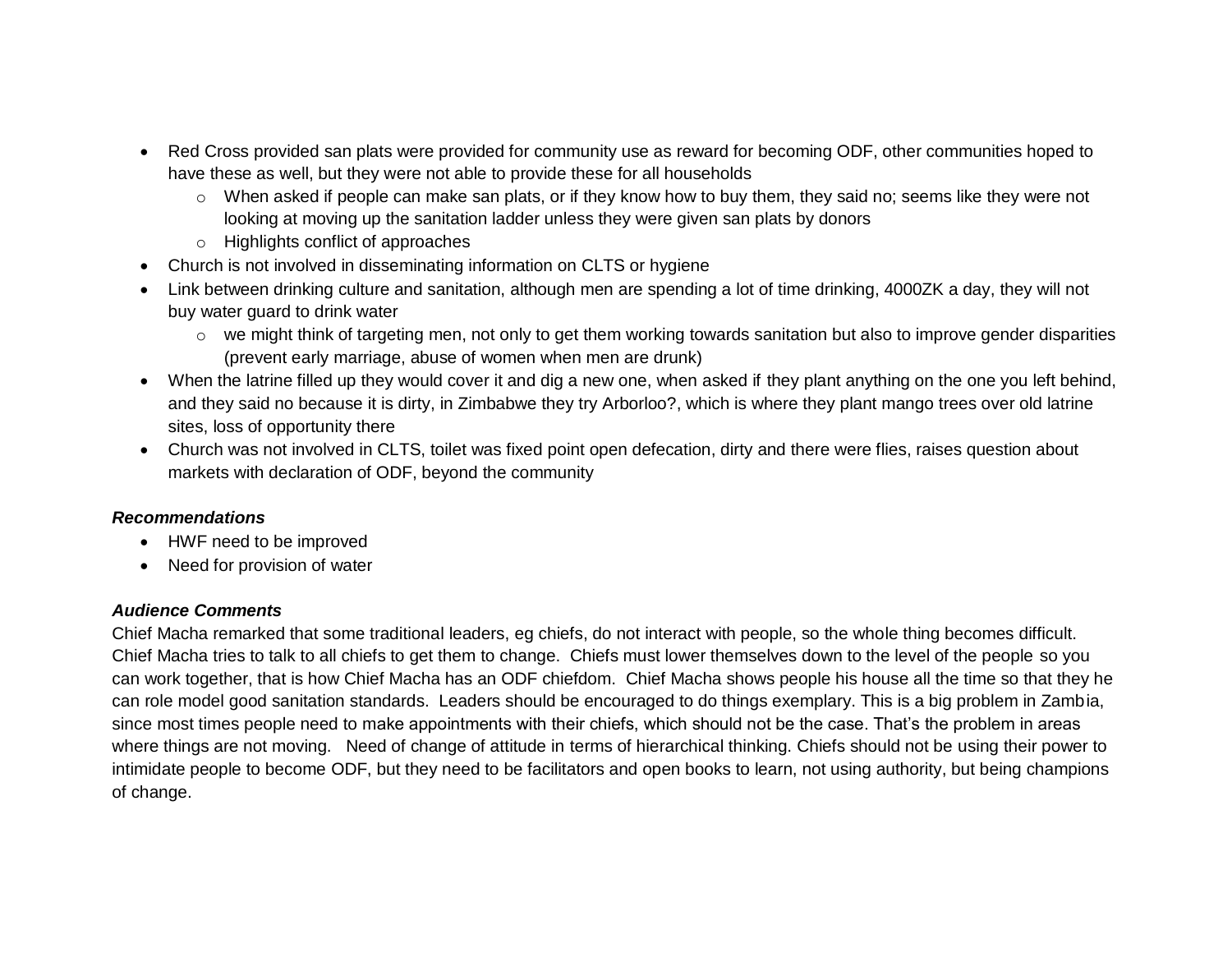Chief"s attitude is important. Out of 260 chiefs in Zambia, they can"t be all like Chief Macha, but if we have 10 chiefs we can create a large change.

As for religious leaders, in Indonesia and other Muslim countries, as well as Hindu temples, they have been involved in the community sanitation drive. For the church in Zambia, it"s possible to get them to be involved in making the community ODF.

#### **Group 4** went with the civic leaders to Anja Bantu, 32 households

#### *Learning*

- CLTS has changed the culture of these people especially
- Reported reduction in diarrhoeal diseases
- A lot of commitment and teamwork from these leaders
- motivation is pride, and prevention of diseases
- If people don't comply to community pressure, they would take them to the village courts
- Facilities were in good condition, structures were strong and firm, all from brickworks

### *Challenges*

- Inadequate safe water supply
- So what after ODF? They have other problems, if people can come in with other programs that would be good

### **Group 5** went with Chief Macha to his chiefdom

### *Learning:*

- Chief Macha"s are everywhere so we have to identify these influential people who can make things happen
- The triggering can take many forms, communities can be triggered and they will take action, but sometimes very influential people can have a big impact
- Behaviour change has happened in the visited area, toilets were built in 2005 and still using them, there are HWF
- Dignity and pride were very strong, they were very happy to take the group everywhere, which were clean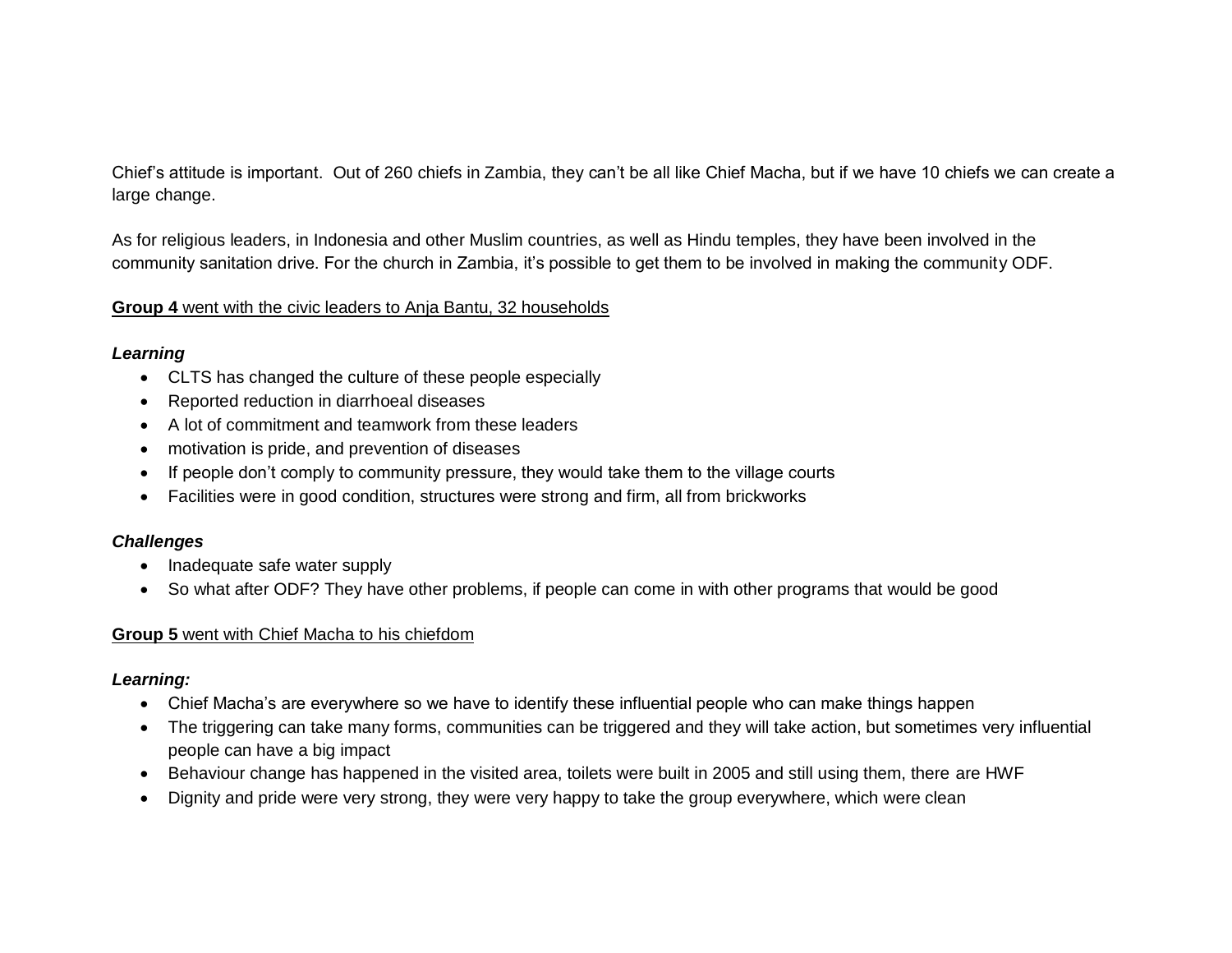The school PTA managed to build toilets, mobilized resources from other donors, built 20 cubicles, which is very impressive. If all communities can do the same there are many changes that can take place

#### *Recommendations*

 CLTS has been very successful. They can take other challenges like household treatment, repairing their own hand pumps, etc.

#### **Group 6** went with the technocrats, a doctor and Environmental Health Officer (EHO) and an enforcement officer

#### *Learning*

- Big sense of community ownership, triggering in 2007 but ODF last month, came up with own indicators for behaviour change, when they saw people that were putting dish racks then they could declare ODF, also gave them the time to assist vulnerable
- Visit homes every 2 weeks, assisted in pressuring those who haven"t built latrines, there is a structured checklist to be submitted to the extension worker, district is given information, there are village meetings 2 times per quarter, allows 2way feedback on data
- District focus on prevention as opposed to curative, as indicated by 20% of budget spent on community and environmental health
- Use of traditional courts
- Extension worker covers 47 villages, commitment from him was very obvious because he manages to visit all the villages

#### *Recommendations*

- Address issue of drop hole cover, need to be given guidance on what the purpose of the drop hole cover
- Need assistance on how to improve their hand washing facilities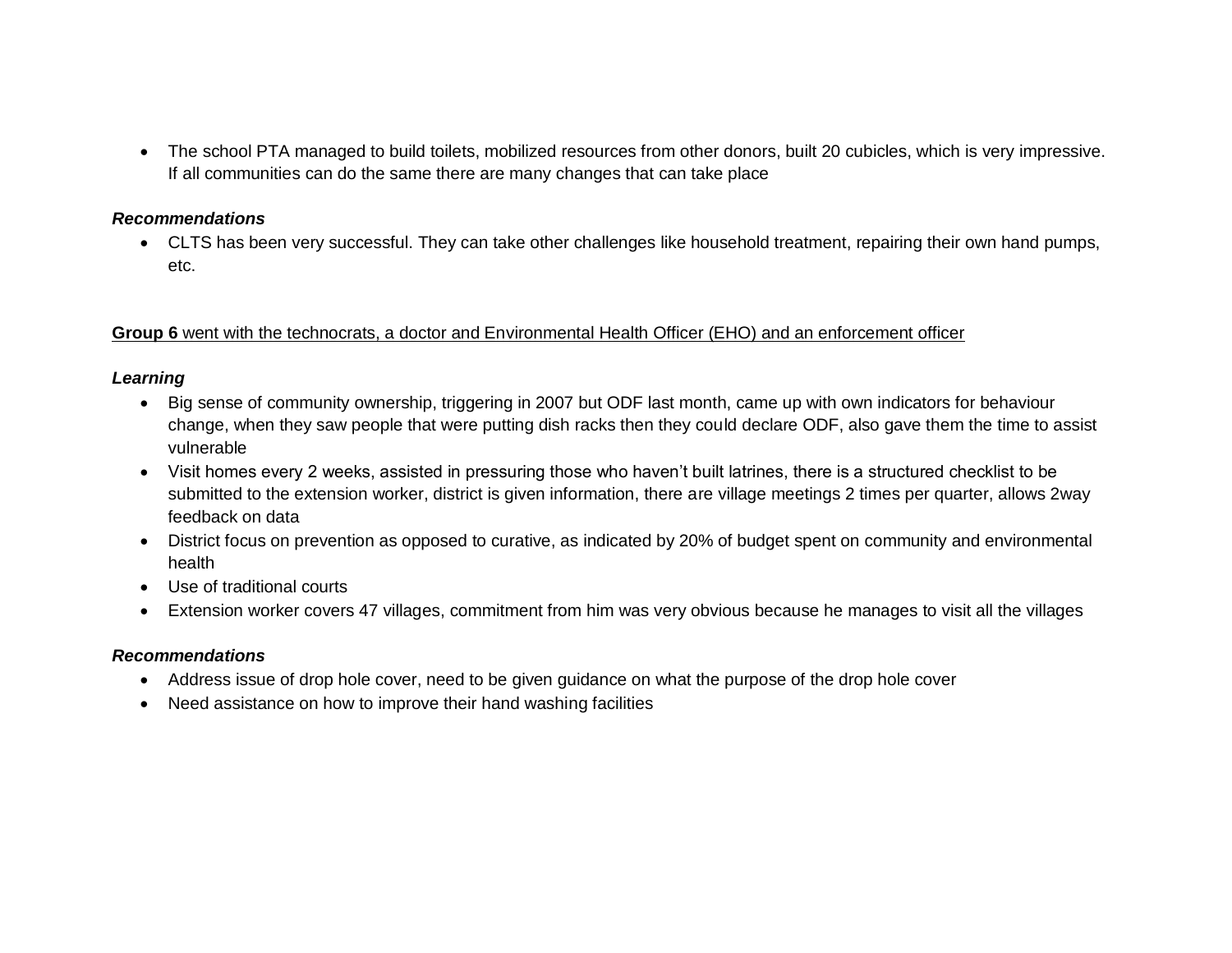### **4. World Toilet Day**

To mark World Toilet Day, participants decided to create a little video clip. They formed the letters: *O D F* for Open Defecation Free and all group members chanted their letters. You can view the video here [http://www.communityledtotalsanitation.org/story/worldtoiletdayvideo](http://www.communityledtotalsanitation.org/story/world-toilet-day-video)

### **5. Lusaka Declaration**

In time for World Toilet Day, the participants produced a set of statements and recommendations on issues key to the success and scale up with quality of CLTS, called the *Lusaka Declaration*. Its content is based on a wide range of experiences in different countries and relevant to the policies, programmes and projects of Governments, international agencies and NGOs. The hope is that this document can be given wide circulation.

<http://www.communityledtotalsanitation.org/resource/lusaka-declaration>

Participants committed themselves to sharing the *Lusaka Declaration* with their colleagues and in various fora in their countries and in the region. Some examples are given below:

- *Nigeria:* National Task Group on WASH/ CLTS meeting in December
- *Uganda* National Sanitation Working Group. Uganda national level stakeholders" brainstorming meetings on CLTS, also with Uganda Water and Sanitation NGO Network (UWASNET) and Network for Water and Sanitation (NETWAS) resource centers.
- *Netherlands*: NGO Platform that brings together all big WASH NGOs in the country. also share with other Plan NLNO implementing African countries and place it on Plan International Intranet.
- *Ethiopia***:** monthly National Sanitation Task Force meeting
- *Liberia:* monthly national WASH consultative meetings and CLTS national steering committee meetings
- *Sierra Leone:* Quarterly WASH newsletter and within government meetings as well as other stakeholders such as NGOs.
- *Zambia:* national WASH planning meeting for CLTS 2011/2012 implementation in December 2010
- *Plan International Region of East and Southern Africa*: Plan SharePoint and within the regional East African partnership with WSP, UNICEF, with other regions of Plan in Africa.
- *IRC Netherlands***:** IRC website for international viewing.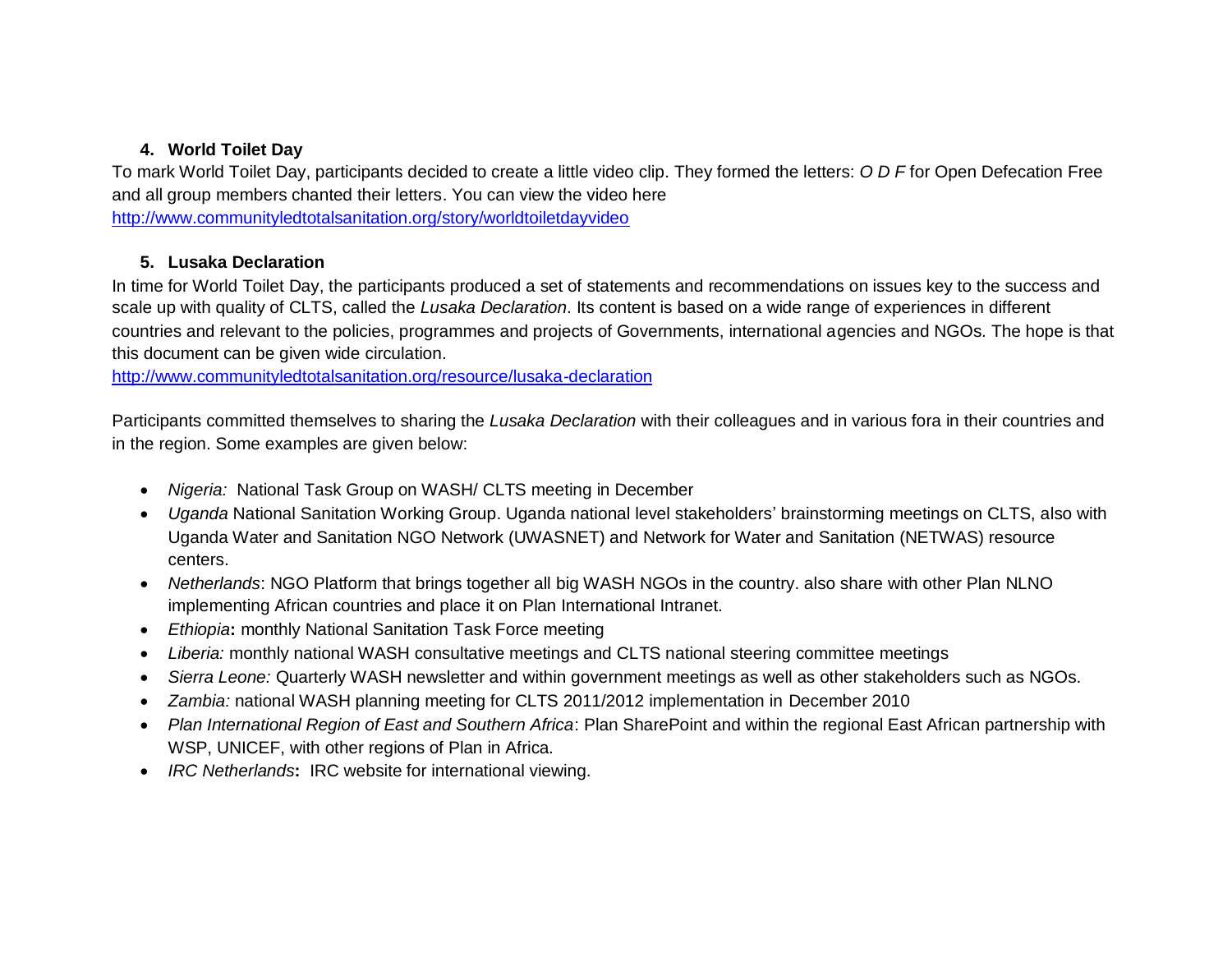- *Kenya:* Inter-agency coordinating committee with quarterly meetings. also at meeting scheduled in November 2010 to review implementation/targets progress by all national level stakeholders
- *Eritrea:* Will share with UNICEF representatives and government departments. It will also be shared at the technical hygiene and sanitation meeting at national level.
- *IDS:* CLTS website, next e-newsletter and circulation to key contacts

### **6. Sharing of Good Practice on various topics**

### *\*\* CLTS baseline data collection/ information:*

### *Sierra Leone:*

Baseline data is collected during triggering. Out of the team of facilitators, one goes round community as the other triggers and collects information on the number of latrines, households with latrines, etc. More baseline information is collected from the community map drawn during triggering which is also used to inform further monitoring activities. The community transfers this map information onto paper, updates latrine information and the monitoring NGO checks this map to ensure that all households that were initially listed as having no latrines did eventually obtain and are using one. Chiefdoms are assigned to NGOs and the NGOs collect data and report to national level every 3 months who in turn report it in the national quarterly reports. Based on funding, the government has an MOU with DFID with targets set to implement CLTS at 50% coverage in 5 districts and 100% in one district. 6 districts chosen based on the Poverty Reduction Strategic Plan.

### *Malawi*

Extension workers on the ground collect information on latrine coverage, etc using a specially designed form. At national level, a national level surveillance form is being used. The challenge has been that it has not been used effectively by the extension workers and it did not explicitly capture CLTS indicators. Malawi is in the process of putting together guidelines for national level data collection.

### *Uganda*

Within Plan Uganda, data collection is done in the pre-triggering phase and includes information on population, no of h/h, existing latrines, among others. The sub-county local government data is also relied on, where available, as it"s collected on an annual basis, especially with health data. The choice of where to go for CLTS triggering is determined by poverty levels and lowest sanitation coverage as also these determine the coverage of NGOs as Plan International, Uganda.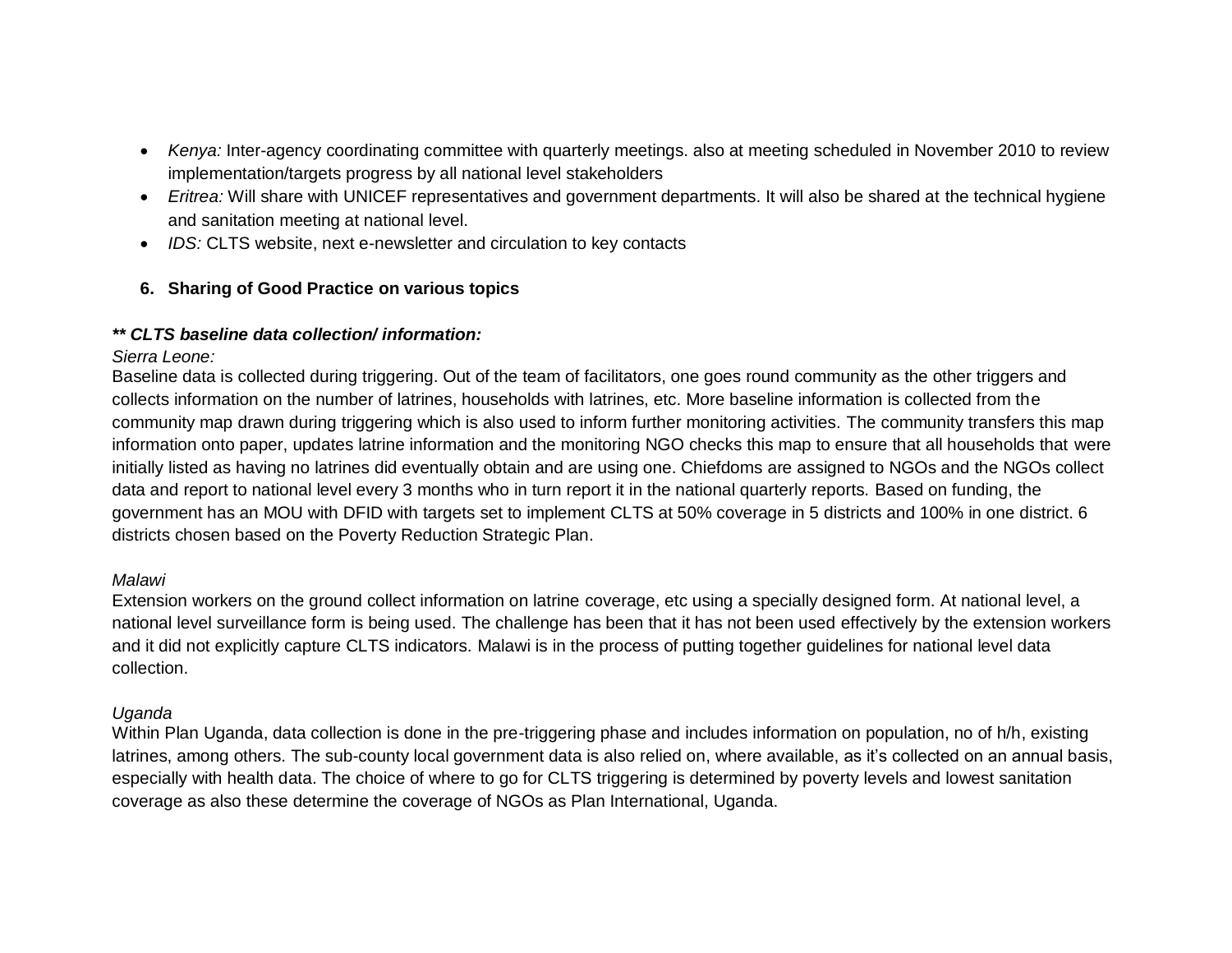#### *Ethiopia*

A rapid assessment through a one pager questionnaire that assesses handwashing practices, sanitation behaviour and water management is done during the pre-triggering phase. There are also national implementation guidelines with a checklist for subsidy, latrine coverage, and diarrhoeal incidences. Atnafe Beyene of Plan International, Ethiopia will share this when it has been finalised. Community committees formed during triggering have developed their own monitoring committees with their own symbols showing the progress of latrine construction at h/h level.

#### *Liberia*

Data collected during the pre-triggering phase: no of h/h, no of wash facilities, proportion of Muslims and Christians in community, community"s socio economic dynamic, predominant local language, nearest health centres, predominant diseases in the area. The form used is called a village profile assessment form. From the data collected the most vulnerable catchment area is selected. *Nigeria*

Household baseline survey with which the government collects detailed WASH info. However, more data is collected during the mapping at triggering to get the information on latrines coverage. A vulnerability assessment form which has indicators on economic status, poverty, water coverage etc is used as a way of choosing the entry point for CLTS implementation. Nigerian participants will share this form.

At State level, Nigeria has water and sanitation agencies working closely with LGs which have WASH departments/units with coordinators. Each community triggered establishes a WASH committee inclusive of Natural Leaders. Committee reports on progress of activities and records all progress. This information is collected by the UNIT coordinators and submitted to the WASH dept, is collected/collated by UNICEF WASH office at that region then gets to national level. Uses UNICEF to collate this information as they have a good regional system which is better than the government state system thus easier to collect data.

#### *Eritrea*

CLTS Facilitators conduct baseline survey on latrines nos, h/h nos, subsidy, and date of triggering in the pre-triggering phase.

#### *Ghana*

Data is collected during the pre-triggering phase and more during the defecation mapping during triggering and this info included in the baseline database. To get to ODF declaration: they bring current map showing progress and the former map during triggering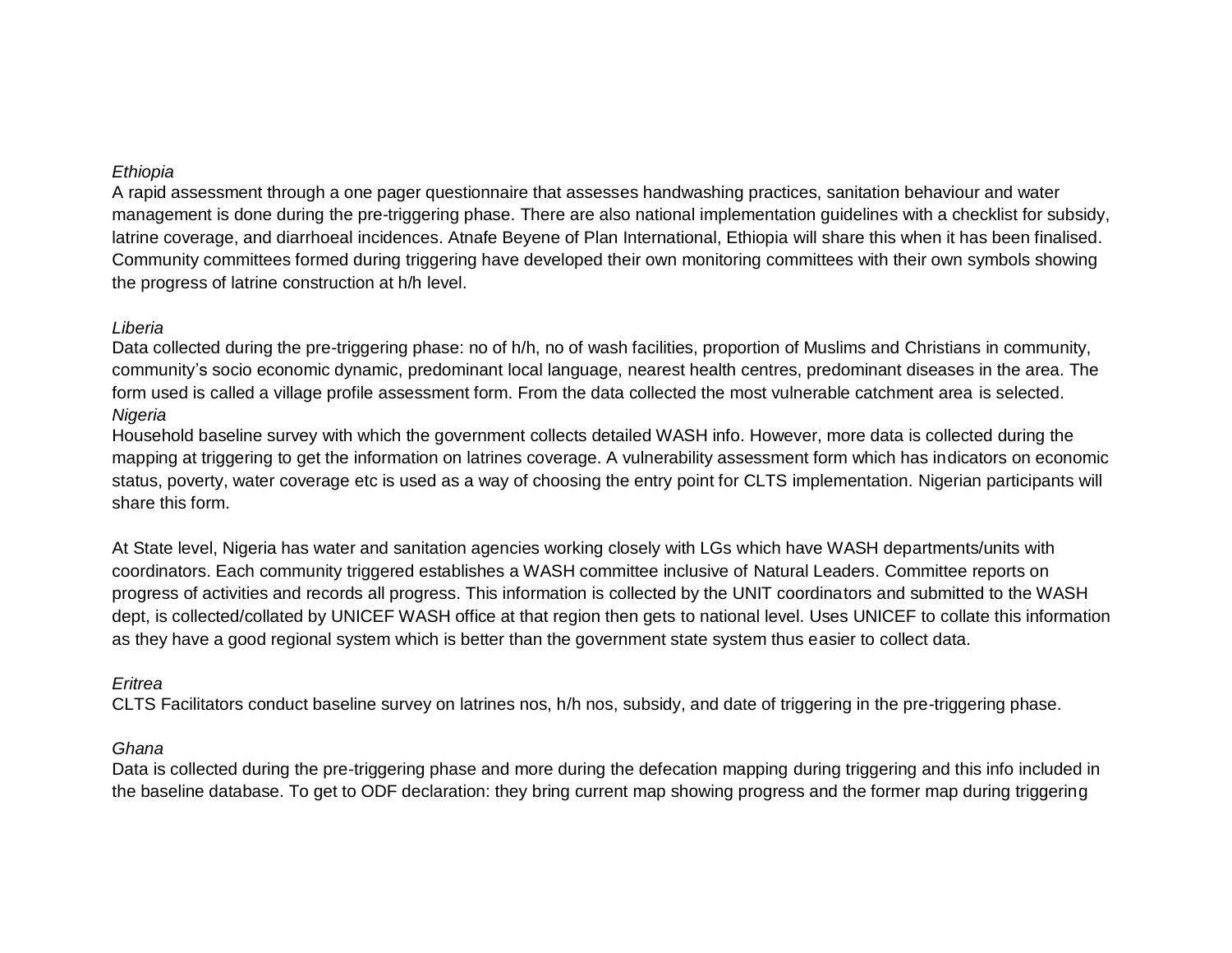which showed defection places to verify these places. Low population size and subsidy assessment are some criteria for choice CLTS implementation areas.

#### *Zambia*

The NWRWSSP has good IMS systems and district staff full time on CLTS data entry. The IMS system updates automatically. They have DWASH committees with all partners in water and sanitation represented. Data reporting is monthly and all data available instantly. CLTS data however, is yet to be included as at present they are still training people to collect information with the forms that have just been designed.

#### *\*\* Sanitation, undernutrition and neglected diseases (Robert Chambers)*

The 5 As of Nutrition: The last 3 are related to fecal contamination and most of show no clinical symptoms.

- 1. **Availability** of food
- 2. **Access** to food
- 3. **Absorption** Parasites in the stomach such as giardia, tape worms, ascaris, round worms; tropical enteropathy etc- bacteria damage the wall of the stomach so that nutrients cannot be absorbed properly
- 4. **Antibodies** production of antibodies to fight these diseases require a lot of energy from the body, therefore uses a lot of the nutritional energy; no clinical symptoms
- 5. **Alloparthogens:** Other pathogens in the body that affect our health are liver fluke, zoonoses (through animals), bilharzia.

Robert Chambers to send a note he has developed on these issues to all participants interested.

#### **\*\* Innovative Technology**

#### *Kenya*

Poster for community latrine innovated technologies: No logo of any sort to prevent community from attaching ownership to any organization/ government.

Pictures of pit lining technologies for loose soiled areas and for water logged areas; all of which were engineered by the communities. Other technologies were plastic slabs and superstructures made out of local materials, mobile plastic sanimart, drums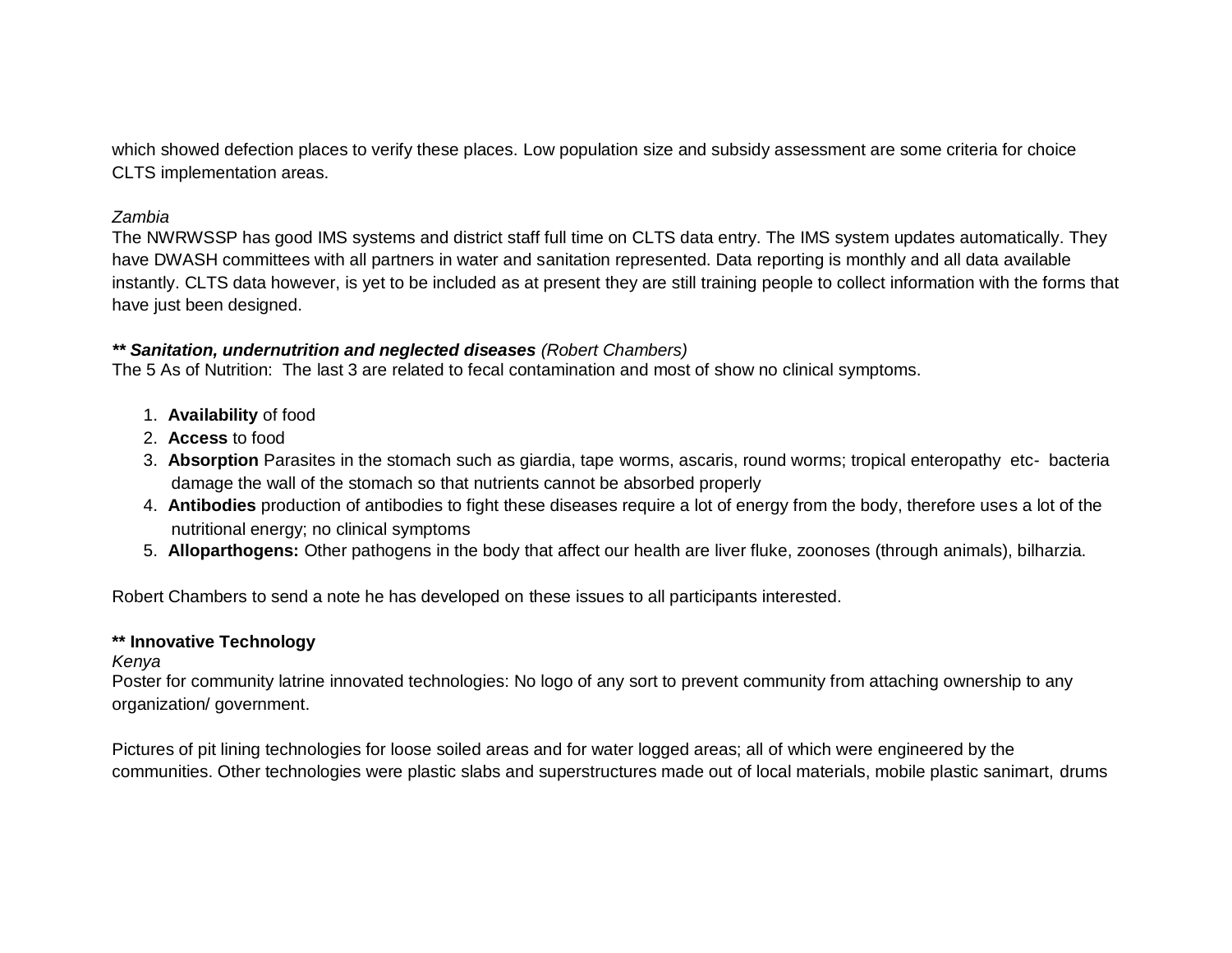sunk into ground in loose soiled areas, among others. Kenya encourages local creativity and empowers local artisans, latrine covers are locally made.

Water safety surveillance is done by communities on monthly basis and reported to district. Each water point has a chlorine dispenser maintained and procured by the communities and treated at point of collection. Caution should be taken to ensure the latrines sunk in areas with high water tables (e.g. as low as 1 meter) do not become fixed point ODs as being too shallow OR flooding on surface during the rainy seasons. Ash alongside smoking latrines (see Sierra Leone newsletter) could be used to reduce fly breeding in pit and around squat hole.

Movement up sanitation ladder is one option on what next after ODF?. Need to get private sector interested to upgrade latrines. There is need to strike balance between affordability of the communities and the profit driven interest of the private sector by for example generating much sustainable demand (economies of scale).

#### *Others*

Page 68 of the CLTS Handbook reveals some good examples of plastic pour flash latrine technologies in Indonesia, done by a local entrepreneur and costing equivalent of US\$3. In Cambodia hollow tree trunks of palm trees sunk into ground to about 1.5 meters and used as latrine. During flooding periods, the trunk moves up and settles in during dry season. No shit upsurge in the rainy/ flooding seasons. Plastic slabs used in Ethiopia and placed on pits directly with on re-enforcement.

*Loretta (UNICEF Ghana)* to share information with Petra /participants on the plastic slab making company in South Africa who have different kind of plastic slabs including urinary diversion slabs.

After ODF, give communities a basket of choice technologies and avoid recommending only one technology.

We need to share more information in form of blogs, videos, and photos on technologies, options and innovations from within communities, marketing options and other activities we conduct after ODF; how we address issues of protecting human health as well as environmental sanitation.

#### **\*\*Information / knowledge management:**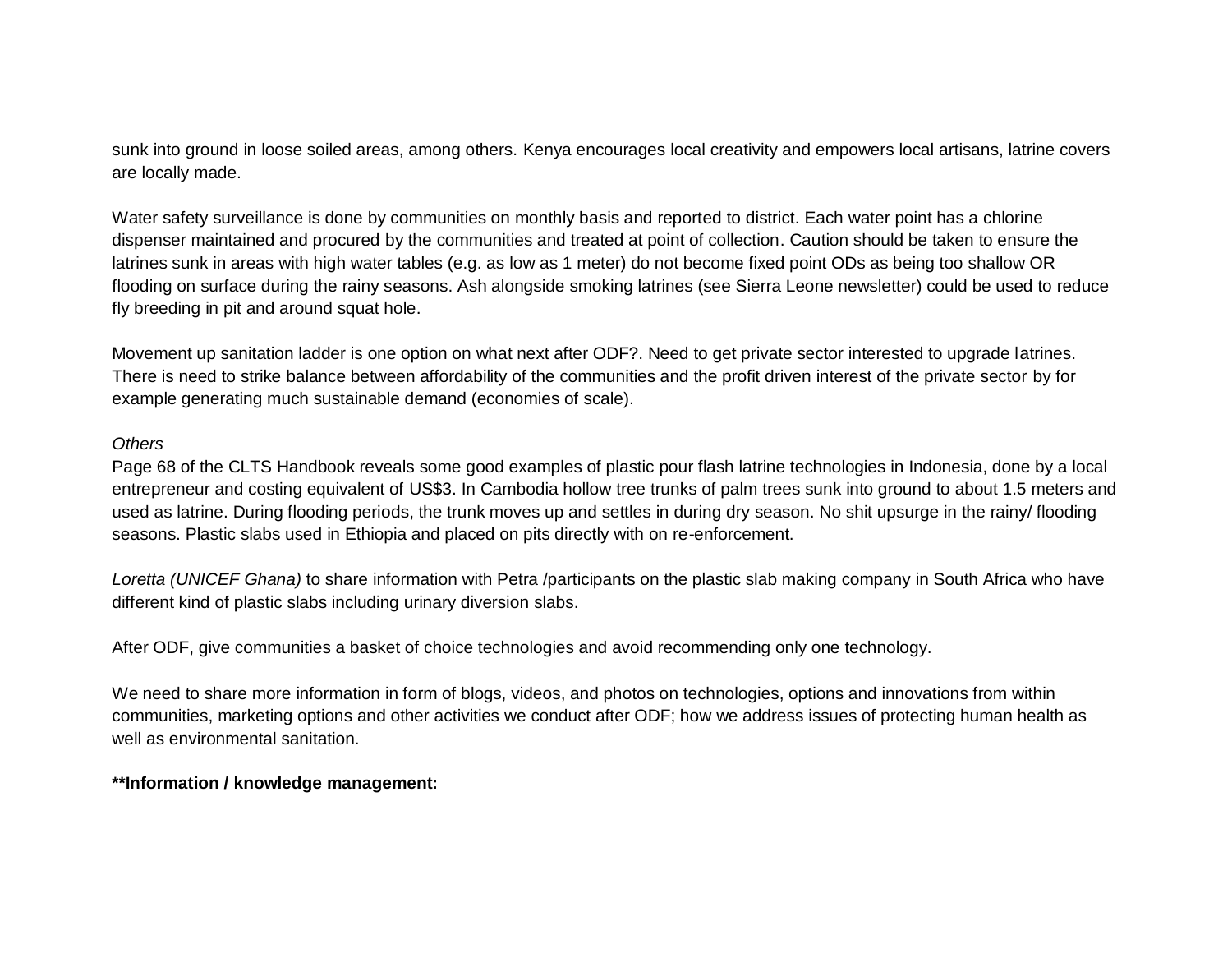#### *Malawi*

There are delegated field staffs that take charge of CLTS planning and the implementation and are responsible for budgeting, implementation and reporting at field level. They all keep their plans, budgets, progress reports and other documentation in one binder where their district coordinator and the national level coordinators can access this information. This eases information sharing with any incoming donors and by the task force.

Monthly checks are done by the Environmental Health Managers on implementation processes, challenges for harmonization in liaison with the task force coordinator per district. They are responsible for updating the tools, guidelines for continuous harmonization and this eases the monitoring for all processes.

*Jolly Ann* to write a one pager on the Malawi processes and share with Robert and Petra for further dissemination.

#### **\*\*Sustainability**

#### *Ethiopia*

How do we ensure that people use the latrines continuously after ODF? The assumption after CLTS triggering is that people will use the latrines and continue with the learned behaviour which is not necessarily true. In some Ethiopian regions, health workers have meetings every 15 days in each village, hold community tea meetings funded by personal contributions. Part of monies used to buy WASH materials as soap for handwashing. Meetings are recorded by health workers; community people sit with them and report their challenges. A committee is left to follow up and report back to the health extension worker and up to the district.

#### **7. Launch of PLA Notes 61: Tales of Shit: CLTS in Africa**

The recently published PLA Notes issue 61, *Tales of Shit: Community-led Total Sanitation in Africa*, was also launched at the workshop. Some of the contributors to the publication ((Samuel Musyoki, Herbert Chimhowa, Giveson Zulu, Leonard Mukosha, Jane Bevan, and Petra Bongartz) were present at the workshop. The publication is available for free download and can also be ordered from IIED (free for subscribers in the global South). More information is available on the CLTS website here <http://www.communityledtotalsanitation.org/resource/tales-shit-community-led-total-sanitation-africa-pla-61>

### **8. Plans for AfricaSan**

In July 2011, the next AfricaSan conference will take place in Rwanda. Workshop participants discussed the possibility of collaborating on representing CLTS there. IDS is planning to co-convene CLTS events at the conference, eg a Sharing and Learning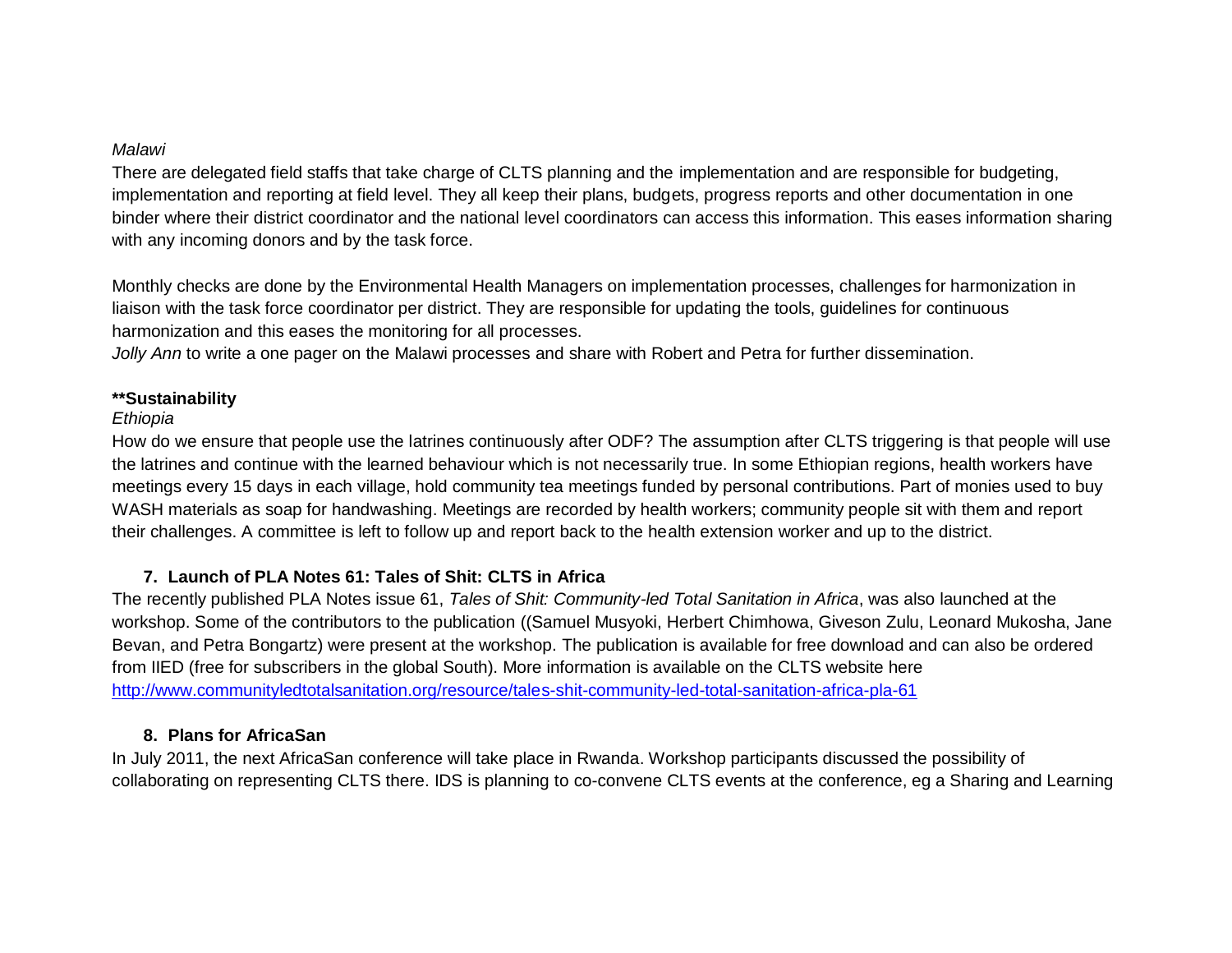workshop, an introductory session to CLTS for those not yet familiar with the approach and a session where experiences from different countries and organisations can be shared. Outcomes of the Lusaka and Mali workshops will provide a good basis for this. For example the Lusaka Declaration with its statements and recommendations on key issues may serve as a good structure for a CLTS session. Other ideas included a CLTS exhibition stall where all organisations involved in CLTS can display their publications, different people can be available for questions and discussions and CLTS films can be shown. Participants also liked the idea of acting out (role play) a triggering during one of the sessions. It would be a great achievement if CLTS could be specifically mentioned in the final statement that ministers from countries represented at AfricaSan will make.

#### *Action points:*

Participants committed to discussing AfricaSan in their organisations and finding out what plans are being made and who will be attending the conference. This information should be shared with Petra.

On a related matter, everyone urged each other to also share other opportunities for learning visits to other countries and other events such as the World Toilet Summit.

#### **9. Action Plans and Commitments**

Each country/group was asked to consider what they would take home from the workshop and what follow-up they would make as a result. A selection of key action points are given below. Many were common, some specific to countries. What was clear is that we all have a lot of work to do in the coming year to continue the promotion and the scaling up of CLTS in Africa.

- Report back on this meeting to our colleagues and partners.
- Write a blog entry and send to Petra for the CLTS website
- Learning exchanges within and between countries
- Documentation of best practice in our country
- GPS mapping of CLTS villages (Uganda, Liberia)
- Train all 286 chiefs to be 'Machas' (Zambia)
- Make formal contracts with external ODF verification team members (Kenya)
- CLTS Advocacy week, 610 Dec (Kenya)
- Develop a national CLTS newsletter/bulletin
- Take training to the state level (Nigeria)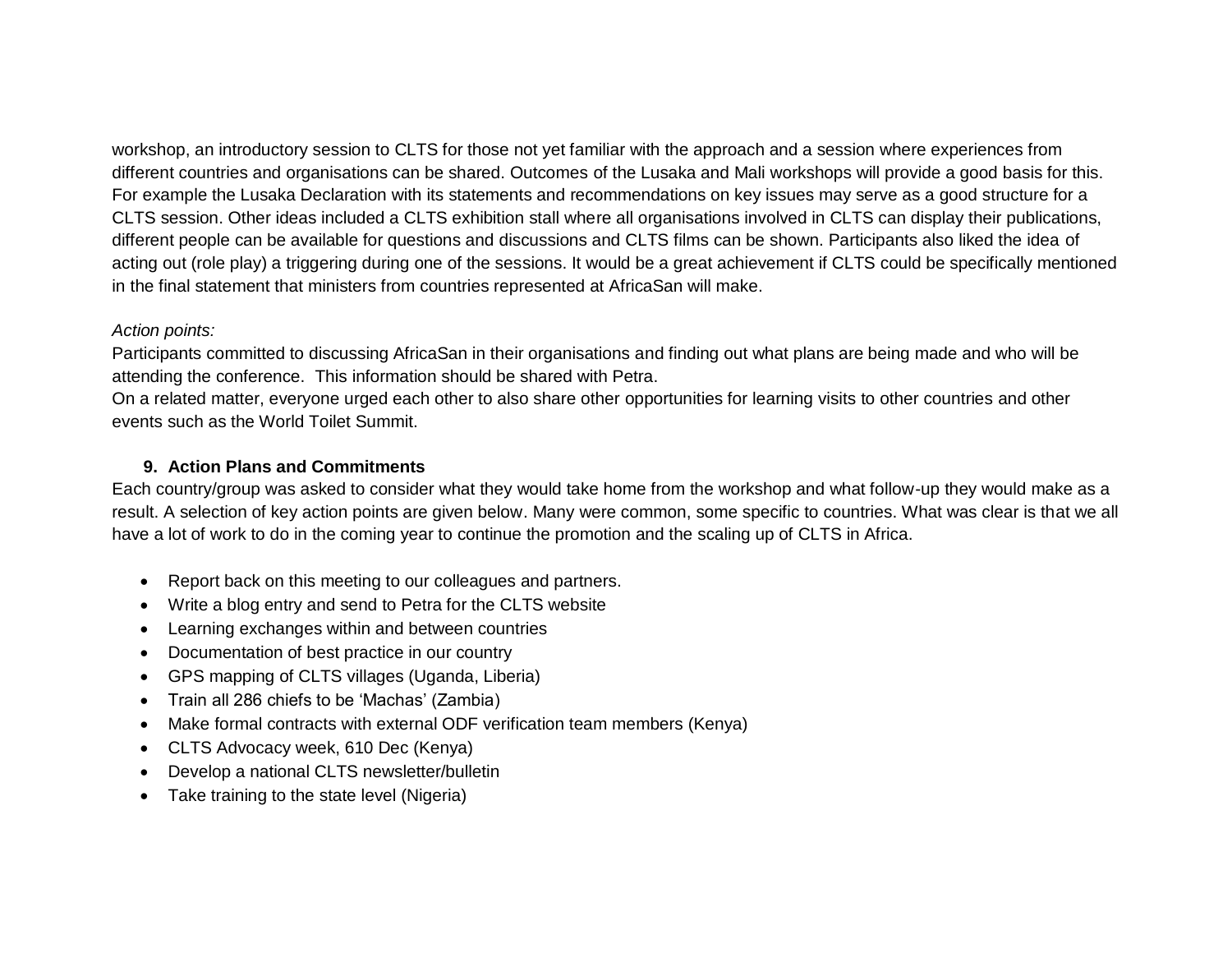- Harmonisation of all CLTS monitoring in the country (Liberia)
- Advocate for more research on CLTS
- Using the "medical costs" tool more, especially in areas where sanitation coverage is already high but not yet ODF
- Follow-up: integrate more and institutionalise
- More follow-up, less triggering (Eritrea)
- Focus on Natural Leaders as our next wave of facilitators (Liberia)
- Implement sanitation marketing linked with CLTS (Ethiopia)
- Strengthen monitoring and supervision
- Develop a costed scaling up plan (Ghana)
- National level refresher training with Kamal in 2011 (Ghana)
- 'Photobank' of CLTS innovations (Sierra Leone)
- Identify emerging issues and plan thematic workshops eg Urban CLTS, CLTS in emergencies (IDS)
- Closer coordination at regional level between organisations (Plan & UNICEF)

More details can be found in the country action plans available on the website

<http://www.communityledtotalsanitation.org/resource/africa-regional-clts-sharing-and-learning-workshop-zambia>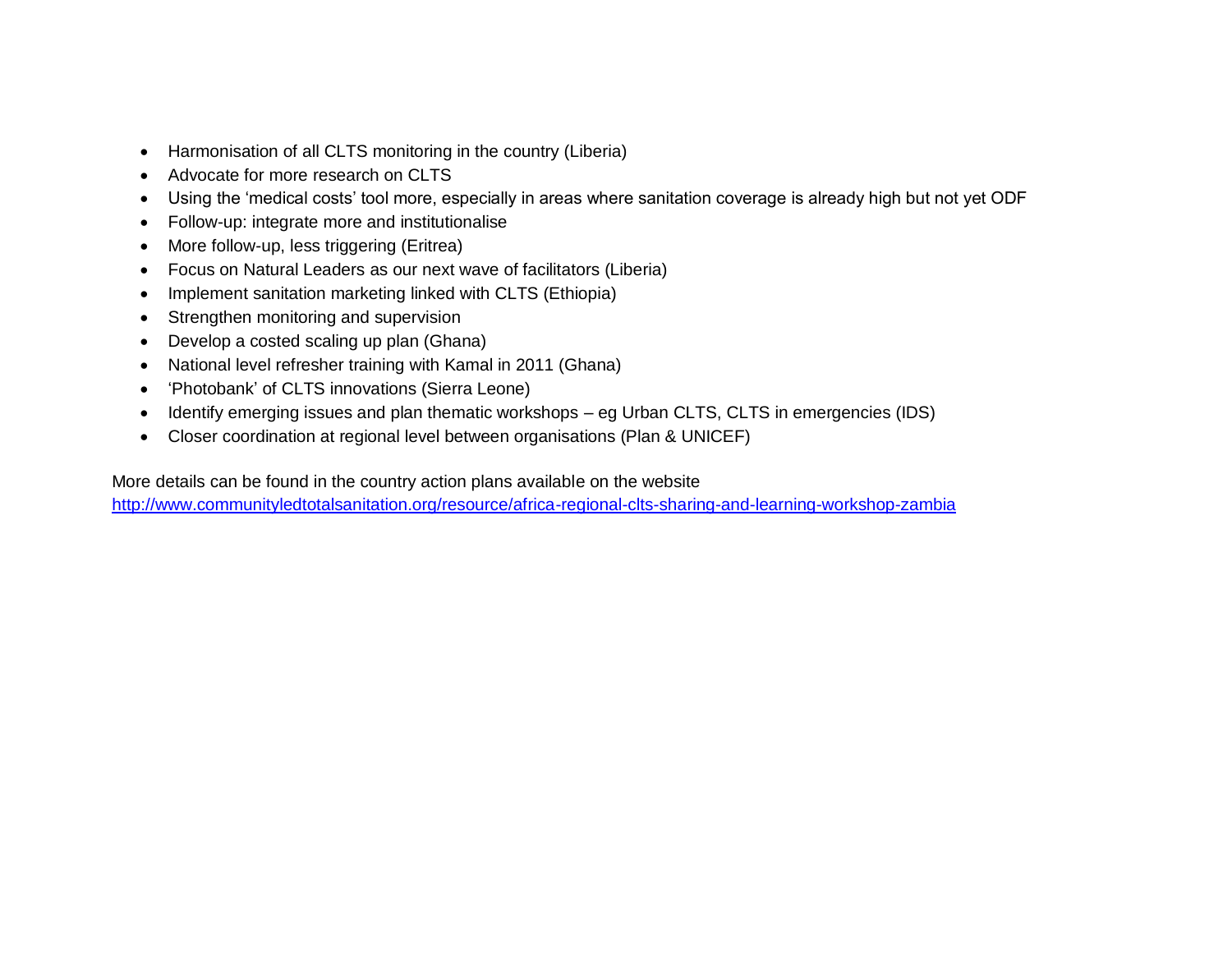## **11.List of Participants**

| <b>Name</b>             | Organisation                                                                                                                     | <b>Country</b>     | <b>Email</b>                                 |
|-------------------------|----------------------------------------------------------------------------------------------------------------------------------|--------------------|----------------------------------------------|
| <b>Robert Chambers</b>  | <b>IDS</b>                                                                                                                       | <b>UK</b>          | R.Chambers@ids.ac.uk;                        |
| Petra Bongartz          | <b>IDS</b>                                                                                                                       | <b>UK</b>          | P.Bongartz@ids.ac.uk;                        |
| <b>Sharon Roose</b>     | <b>Plan Netherlands</b>                                                                                                          | <b>Netherlands</b> | sharon.roose@plannederland.nl;               |
| <b>Marielle Snel</b>    | <b>IRC</b>                                                                                                                       | <b>Netherlands</b> | snel@Irc.nl;                                 |
| Jane Bevan              | <b>UNICEF WCA</b>                                                                                                                | <b>WCA</b>         | jbevan@unicef.org;                           |
| <b>Arnold Cole</b>      | <b>UNICEF</b>                                                                                                                    | Sierra Leone       | acole@unicef.org;                            |
| Sallu Deen              | Environmental Health Division,<br>Ministry Of Health And Sanitation,<br>Cline Town, Freetown Sierra Leone,<br><b>West Africa</b> | Sierra Leone       | salludeen2007@yahoo.com;                     |
| Hamidou A. Maiga        | <b>UNICEF Liberia</b>                                                                                                            | Liberia            | hmaiga@unicef.org;                           |
| Dehwehn Omarley Yeabah  | Ministry of Health                                                                                                               | Liberia            | doyeabah@yahoo.com;                          |
| George K. Yarngo        | Ministry of Public Works                                                                                                         | Liberia            | gkyarngo@yahoo.com;                          |
| Samson G. Neese         | <b>Emergency Rehabilitation Services,</b><br>Inc. $(ERS)$                                                                        | Liberia            | emgrehabs@yahoo.com;                         |
| Jolly Ann Maulit        | <b>EWB</b>                                                                                                                       | Malawi             | jollyannmaulit@gmail.com;                    |
| Ulemu Chiluzi           | Plan Malawi                                                                                                                      | Malawi             | Ulemu.Chiluzi@plan-<br>international.org;    |
| Atnafe Beyene           | Plan Ethiopia                                                                                                                    | Ethiopia           | Atnafe.Beyene@plan-<br>international.org;    |
| <b>Herbert Chimhowa</b> | Plan Zimbabwe                                                                                                                    | Zimbabwe           | Herbert.Chimhowa@plan-<br>international.org; |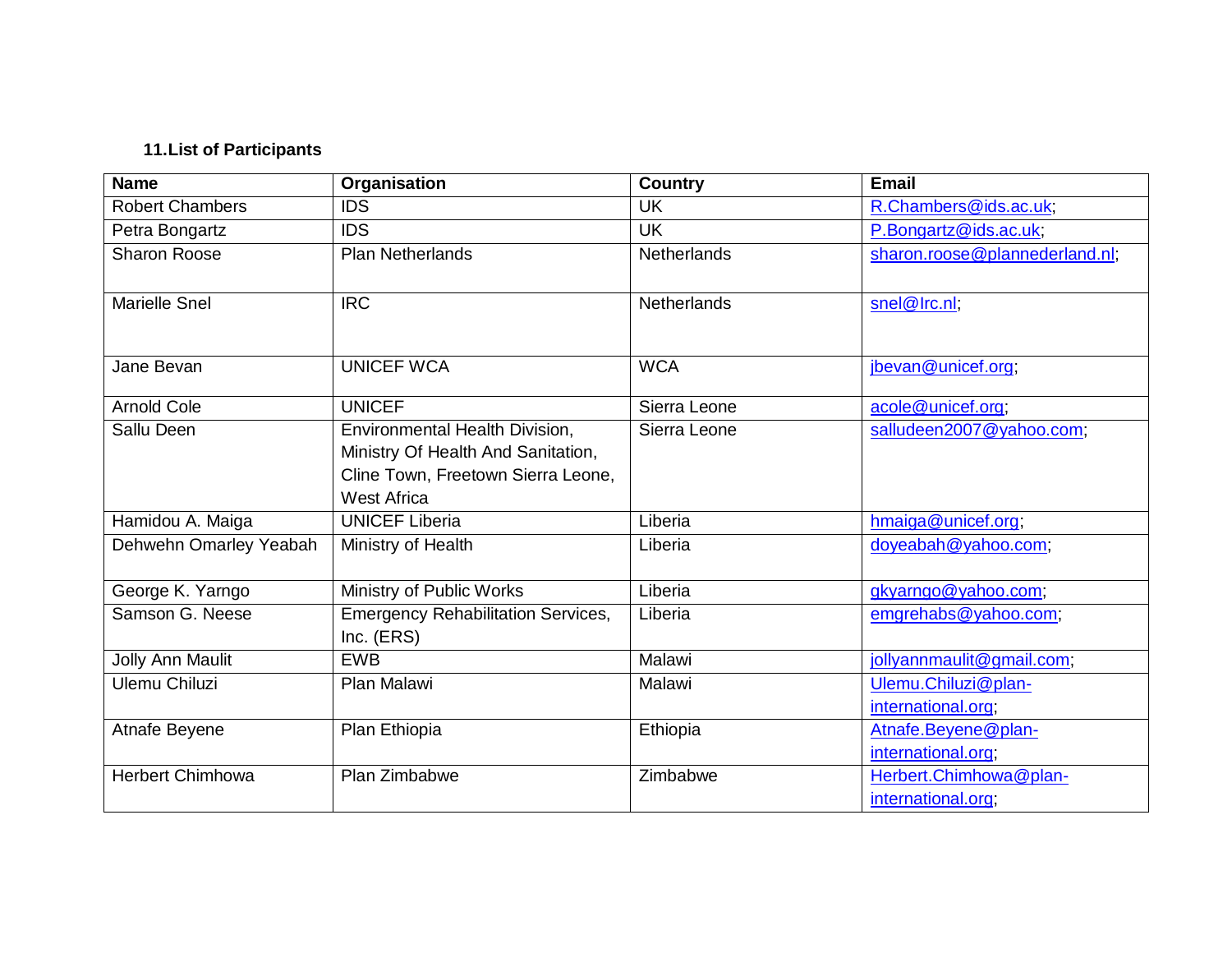| Amsalu Negussie          | Plan RESA                                  | Kenya  | Amsalu.Negussie@plan-    |
|--------------------------|--------------------------------------------|--------|--------------------------|
|                          |                                            |        | international.org;       |
| Samuel Musyoki           | Plan Kenya                                 | Kenya  | Samuel.Musyoki@plan-     |
|                          |                                            |        | international.org        |
| <b>Philip Otieno</b>     | Plan Kenya                                 | Kenya  | Philip.Otieno@plan-      |
|                          |                                            |        | international.org;       |
| Adam Mohamed             | Ministry of Public Health and              | Kenya  | adamqone@yahoo.com;      |
|                          | Sanitation (MOPHS), Kenya.                 |        |                          |
| Michael Edwins Odhiambo  | Ministry of Public Health and              | Kenya  | modhiambo79@yahoo.com;   |
|                          | Sanitation (MOPHS), Kenya                  |        |                          |
| Rose Nyawira             | <b>Community Cleaning Services</b>         | Kenya  | rnyawira@gmail.com;      |
|                          | (CCS)                                      |        |                          |
| Loretta Roberts          | <b>UNICEF</b>                              | Ghana  | Iroberts@unicef.org;     |
| <b>Martin Amevor</b>     | <b>Environmental Health And Sanitation</b> | Ghana  | mamevor2003@yahoo.com;   |
|                          | Department                                 |        |                          |
| Maric Kangamba           | Plan Zambia                                | Zambia | Maric.Kangamba@plan-     |
|                          |                                            |        | international.org;       |
| Benjamin Phiri           | Plan Zambia                                | Zambia | Benjamin.Phiri@plan-     |
|                          |                                            |        | international.org;       |
| Mercy Chabu              | Plan Zambia                                | Zambia | Mercy.Chabu@plan-        |
|                          |                                            |        | international.org;       |
| Giveson Zulu             | <b>UNICEF</b>                              | Zambia | gzulu@unicef.org,        |
| Leonard Mukosha          | <b>UNICEF</b>                              | Zambia | leomukosha@gmail.com;    |
|                          |                                            |        |                          |
| John Chisha              | <b>Choma Municipal Council</b>             | Zambia | mukulampashi@gmail.com;  |
| Marjorie Mwale Lusaka    | Ministry of Local Government               | Zambia | mwalemarjorie@yahoo.com; |
| Chief Macha              | Macha Chiefdom                             | Zambia | mukulampashi@gmail.com;  |
| <b>Harriet Nattabi</b>   | <b>WSP</b>                                 | Uganda | hnattabi@worldbank.org;  |
| Carolyne Esther Nabalema | Plan Uganda                                | Uganda | Carol.Nabalema@plan-     |